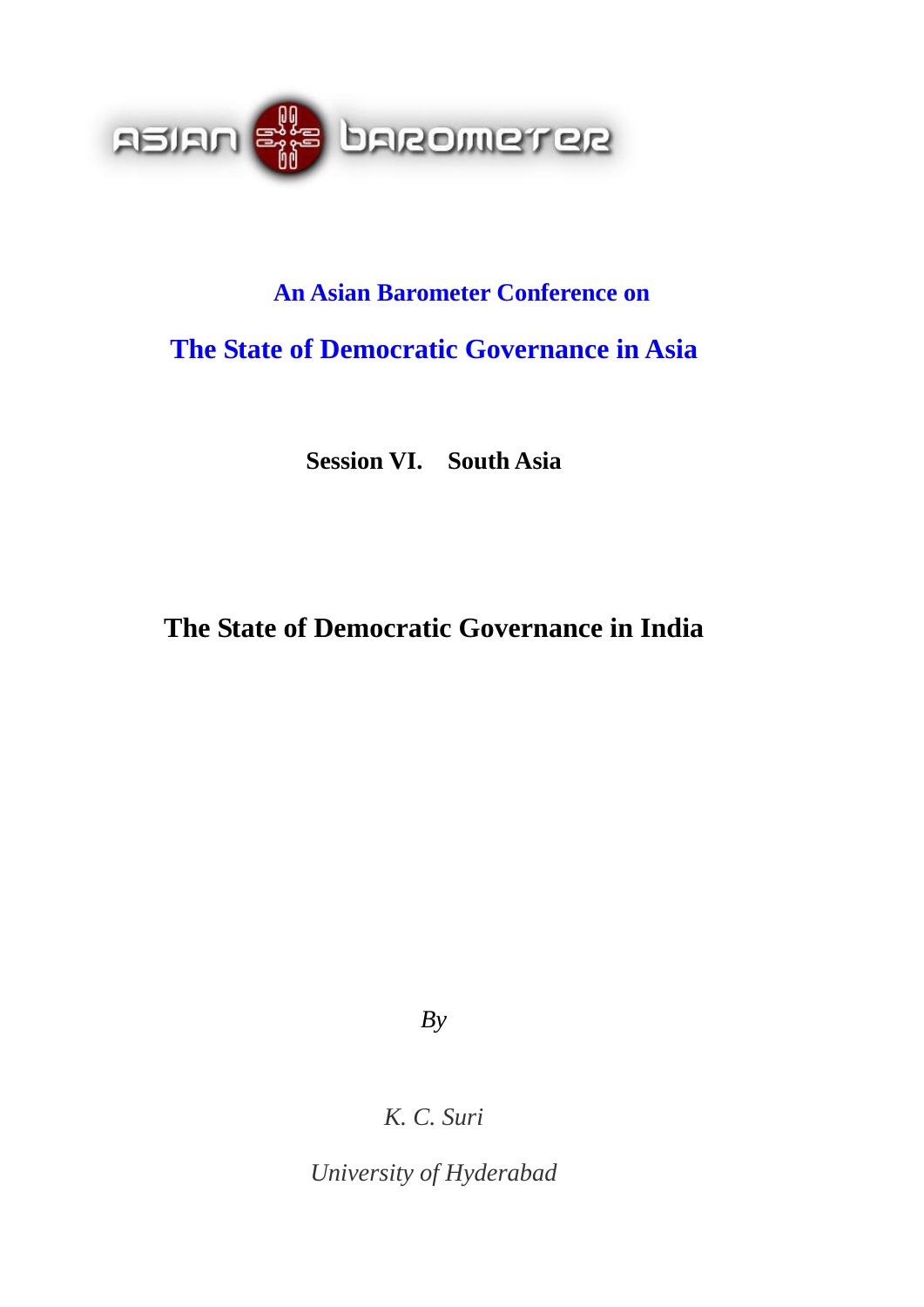## **The State of Democratic Governance in India**

### **K.C. Suri**[∗](#page-1-0)

### **I. Introduction**

India, as a democratic republic, will be 60 years old in about a year from now. In the Indian tradition, successful completion of 60 years (*shastipoorti*) has a great symbolic significance in the life of an individual. It is considered as a memorable turning point – an occasion to celebrate, review the past and renew life with new vigour. The journey of India's democracy began in 1950, with a great promise to secure to all its citizens social, economic and political justice, liberty of thought, expression, belief, faith and worship, and equality of status and opportunity. Explaining why the Preamble to the Constitution of India was printed after the table of contents of his book *Principles of Social & Political Theory*, Ernest Barker wrote in August 1950: "It seemed to me, when I read it, to state in brief and pithy form the argument of much of the book; and it may accordingly serve as a key-note. I am the more moved to quote it because I am proud that the people of India should begin their independent life by subscribing to the principles of a political tradition which we in the West call western, but which is now something more than western."

The promise of democracy in India has inspired many and continues to do so, as it sets the tone for the idea and practice of democracy. As democratic India turns 60, it is time to remember the promise, to review the achievements, ponder over the difficulties and renew the life to meet the new tasks in the changed situation. When we think of assessing democratic governance of India today at this meeting, this promise or the mission statement of the people of India made 60 years ago would probably provide us with a standard to measure the quality and condition of democracy in the country.

Democratic governance, the term recently added to the vocabulary of politics, signifies more than what the two words signify separately. A compound is not what its constituents are. From the term itself it is clear that democratic governance is not merely democratic usually understood in its minimalist sense as government of people's representatives elected in a free and competitive situation. Nor is it merely governance as one of limited government charged with the task of enforcement of law and order, and overseeing the contracts among individuals living in a state or to facilitate, promote and regulate markets. Democratic governance is a condition in which the promise of justice, liberty and equality is realized in a democratic political framework, where the

 $\overline{a}$ 

<span id="page-1-0"></span><sup>∗</sup> Professor, Department of Political Science, University of Hyderabad, India.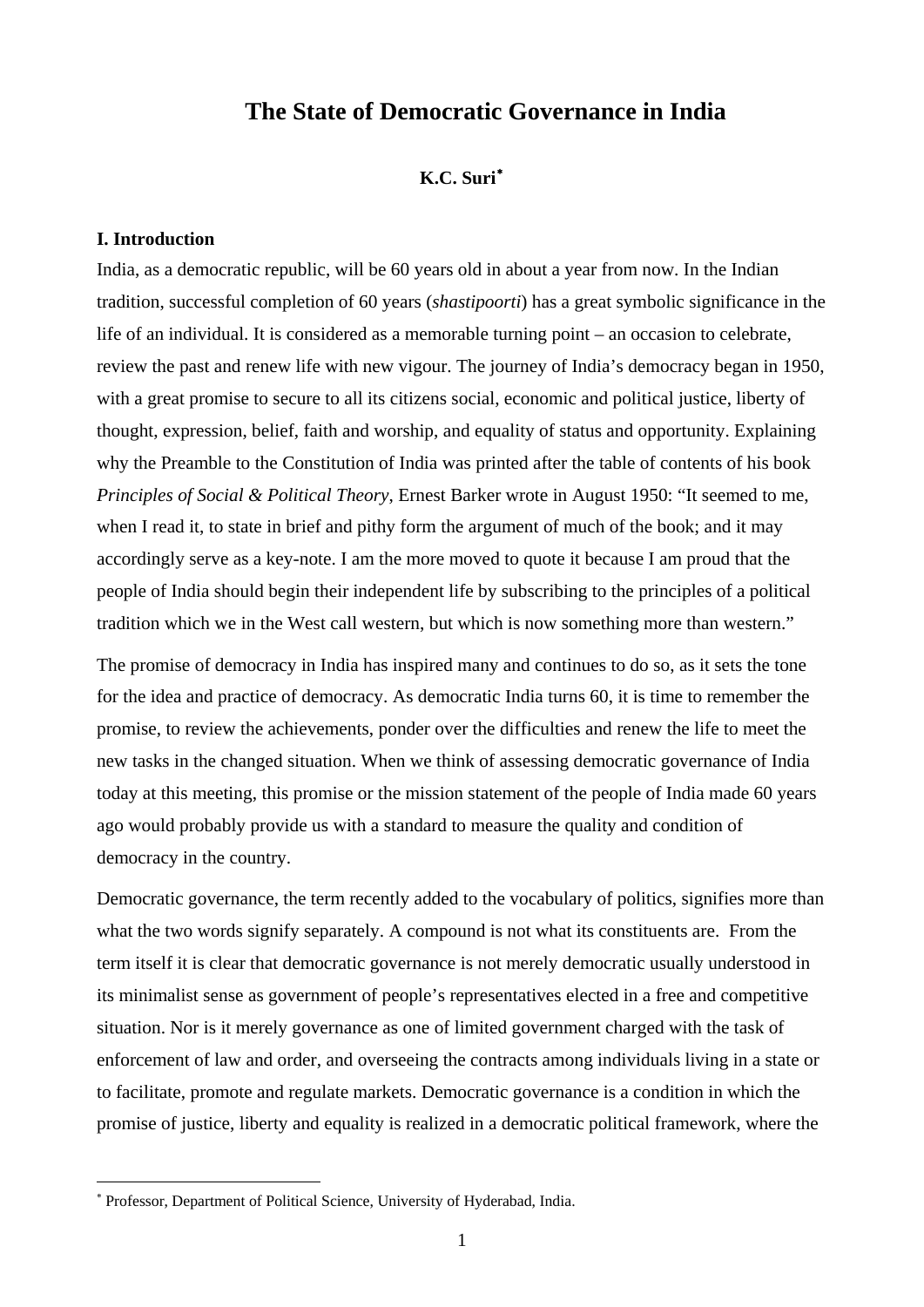government is sensitive to the people's identities, aspirations and needs and where people feel secure and contended.

With hindsight, we can say that India took upon itself this task when it embarked upon the path of democracy 60 years ago. The task was one of democratic development in a country that came into existence by the merger of the British India and a very large number of princely states and a vast country inhabited by people most of whom were illiterate and poor, speaking several different languages and holding different social, cultural and religious identities. The country was primarily agricultural without any manufacture worth the name. Nor did it have the wherewithal such as capital, technology and manpower to take off. The "preconditions" for the introduction of democracy and its survival, such as reasonable levels of economic development, education and social homogeneity, were not simply there. The task of building a durable democratic India, therefore, was truly a gigantic and a daunting one. The challenges were many and these challenges had to be encountered all at the same time: to ensure basic political and civil liberties, to promote equality among citizens, to bring out economic development and eradicate poverty, to forge a nation and a national government, and to navigate through the turbulent times of modernity without losing the anchorage in its civilization. Under these circumstances, several questions haunted the minds of political observers and political scientists. Can Indian democracy survive under the conditions of mass poverty and illiteracy? Can India achieve economic development under a democratic political order? For many, it appeared that democracy came to India prematurely, the pre-modern and the modern would collide headlong and the multiple identities would tear the country apart. There were predictions that these contradictions and pressures would smother the infant democracy to death sooner than later.

Fortunately, such fears and predictions were belied. Despite the deficiencies and the lurking dangers, India survived as democracy and continues to be so. There can be any number of views and arguments on the success and failures of India's democracy and their extent, on the tensions and problems that afflict the Indian state and society and their nature, and the direction in which the country is likely to progress and the one it should take. In the present context of assessing democratic governance, we may need to answer a set of interrelated questions based on people's perceptions and views on the state, society and government in India. That is the objective of this paper.

The analysis is based on the data generated from the cross-section survey conducted in India as part of the State of Democracy in South Asia (SDSA) project located at the Centre for the Study of Developing Societies (CSDS), Delhi. Sample for this Survey was drawn using the multistage random sampling method covering all the major states of India. The achieved sample size was

2 a set of  $\sim$  2 a set of  $\sim$  2 a set of  $\sim$  2 a set of  $\sim$  3 a set of  $\sim$  3 a set of  $\sim$  3 a set of  $\sim$  3 a set of  $\sim$  3 a set of  $\sim$  3 a set of  $\sim$  3 a set of  $\sim$  3 a set of  $\sim$  3 a set of  $\sim$  3 a set of  $\sim$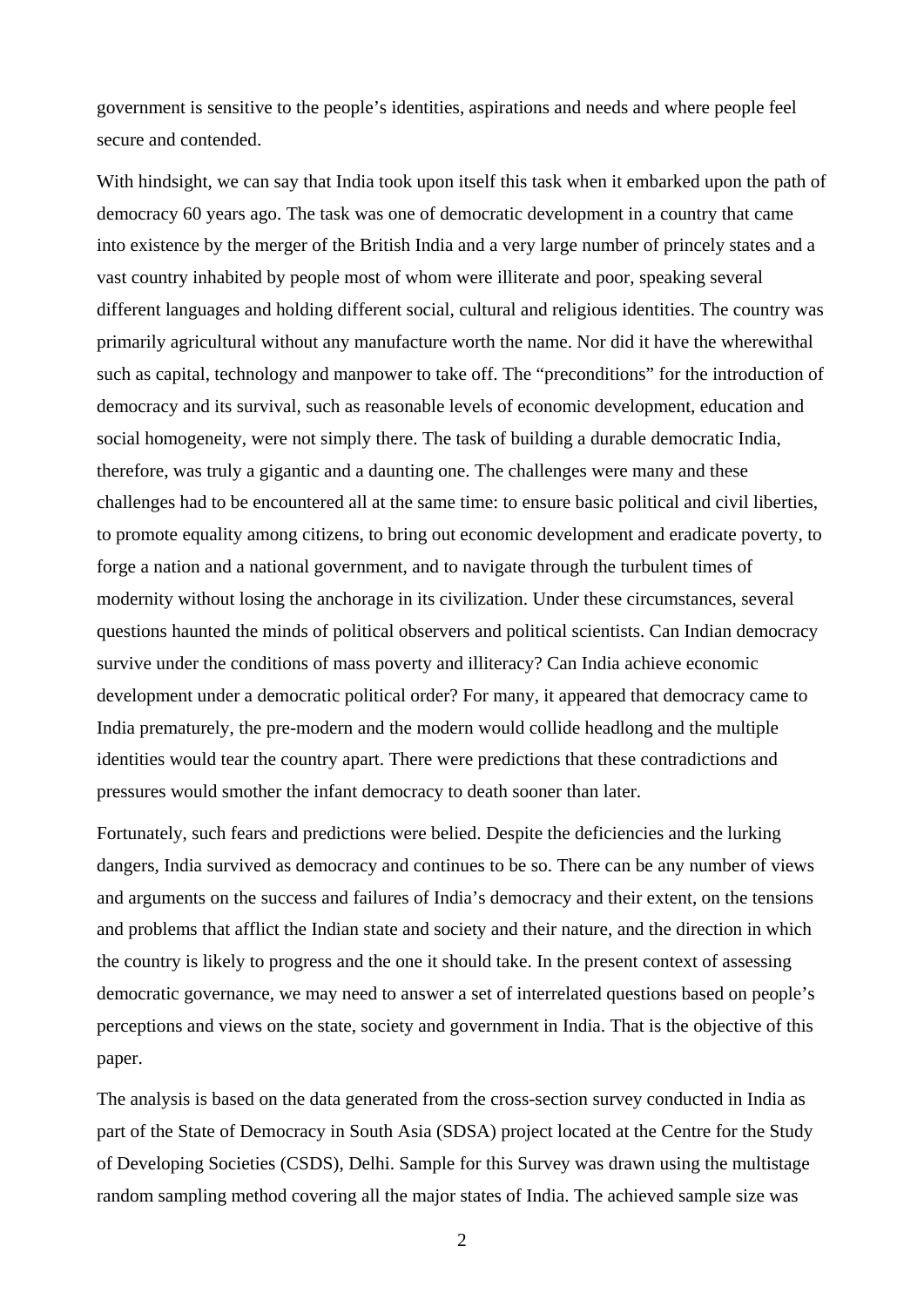5387. Face to face interviews were conducted by trained field investigators during late 2004 and early 2005. The interview schedule used for the Survey contained several questions similar to the ones asked in barometric surveys in other regions. However, the scope of this paper is limited to discussing a few aspects related to democratic governance by making comparisons across different social sections and regions.<sup>[1](#page-3-0)</sup>

### **II. General condition of India's democracy**

 $\overline{a}$ 

From the political commentaries and the media reporting on what is happening in India, one would tend to get a view that Indian democracy is in a thorough mess, that it is breaking down under the pressure of rising aspirations and increasing demands of the people on the state, that disaffection with incumbent governments grows because of populist promises of the political leaders and their inability to meet those demands, and that the people are seething with anger and dissatisfaction at the failure of democracy or its decay. It appears as if the elites are dissatisfied with populism, vote bank politics, as well as mal-governance by the self-seeking political leaders, and the masses are dissatisfied with the governments falling short of their aspirations and promises that political leaders make and the elite capture of the benefits of the economic growth and opportunities that are available in the society.

The survey findings do not quite support such a dismal view of the state of affairs in the country. When asked how satisfied you are with the way democracy works in the country, more than a majority of the respondents said that they are very much satisfied or somewhat satisfied. Only 15 per cent said that they are dissatisfied. The proportion of those satisfied with the working of democracy in the country is more than three times to that of those who are dissatisfied. It is possible that in their response to this question, some of the respondents might have in mind the working of the actual existing governments at that time at the national or provincial levels or at both the levels. Nearly 30 per cent do not have an opinion on this question. They either could not understand the question or found it difficult to articulate an opinion, if they have one. More among women, dalits and illiterates do not have an opinion on this. Satisfaction with democracy increases with the levels of education, income, social status and living in urban areas. Education and satisfaction with the working of democracy have a strong positive association, where the proportion of those satisfied is as low as 36 per cent among the illiterates and as high as 73 per cent among those who have received graduate education (Table 1).

<span id="page-3-0"></span><sup>&</sup>lt;sup>1</sup> This paper draws on the observations and data analysis made in the Report on *State of Democracy in South Asia* (Oxford University Press, Dehil: 2008).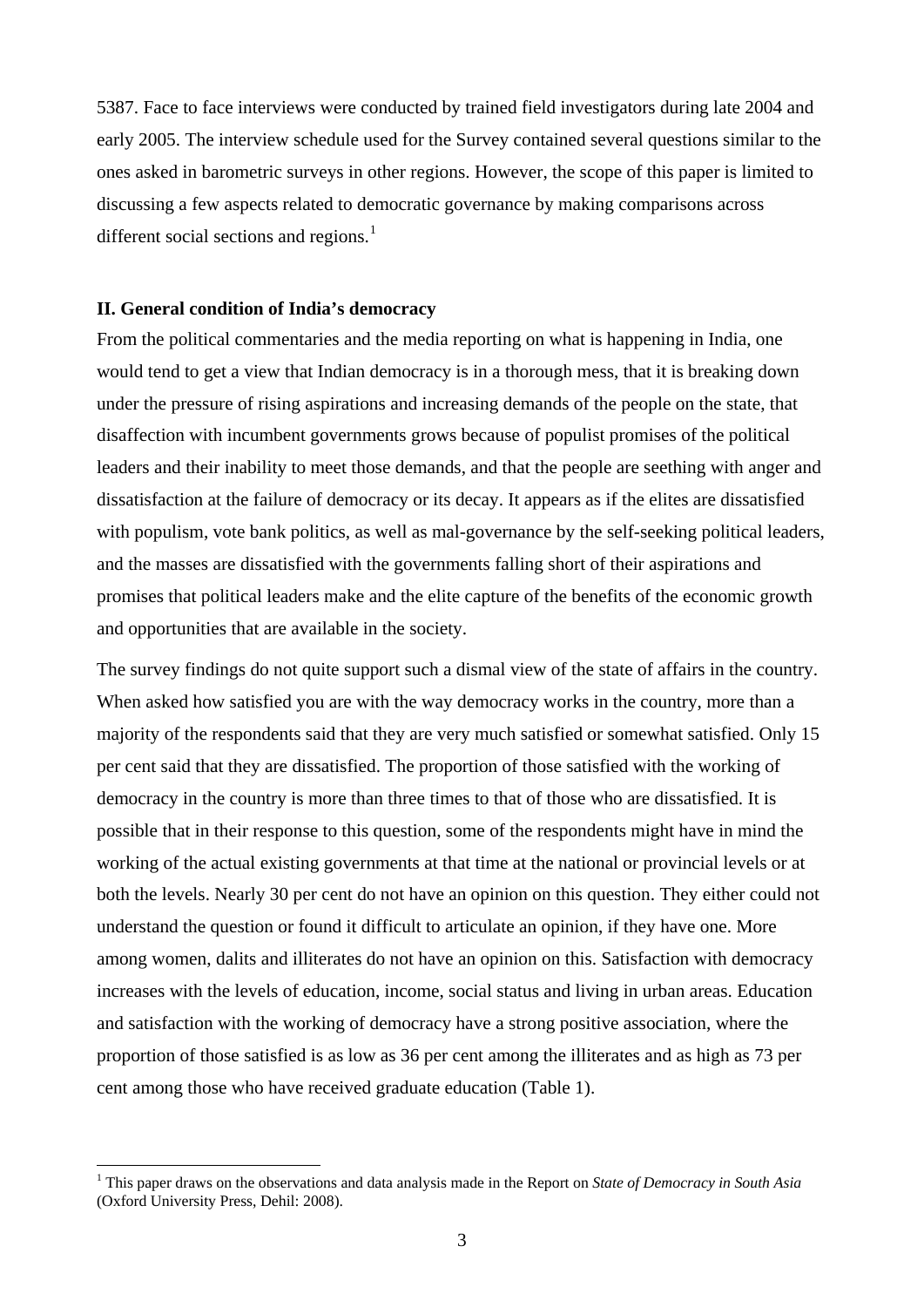However, there is no much variation in perceiving the working of democracy across religious communities. In fact, the response pattern among them is surprisingly close to each other. The view that there exists a divide between the majority community and the religious and cultural minorities in India in their satisfaction with democracy, and that there has been alienation among religious minorities seems to stem more from imagination than from the reality. We do find some variation across caste groups and economic classes arranged in terms of their income, but this could be largely due to the greater no response from certain social groups and poorer classes, which itself could be due to their relatively lower levels of education, income and media exposure.

In four separate questions, citizens were asked to assess the overall state of affairs. These relate to the three dimensions of democracy we talked about, namely, equality, freedom and welfare. A fourth question ascertains whether people feel that they have the power to change a government they do not like. Three-fifths of the respondents agreed that everyone in India enjoys equal rights, while 28 per cent disagreed with that suggestion (Table 2a). In terms of proportions, there are as many Muslims, Christians and Sikhs as there are Hindus among those who felt that every one in India enjoys equal rights. However, the proportion of those who disagreed with this view is more among the Christians.

A similar proportion of people (57 per cent) feel that they are free to speak their mind without fear. But 32 per cent of the respondents felt the other way (Table 2b). At least a majority of every section of the society, whether they are rich or poor, less or highly educated, living in rural areas or towns, hold different religious faiths or belong to different social groups, felt that they enjoy freedom of expression. We should also note here that equality and freedom are not merely the outcomes of the happenings in the political realm, as the constraints to these two principal features of democracy are embedded in the social relations. However, when nearly one-third of the respondents do not think that everyone in the country enjoys equal rights or free to speak out their views and opinions this should be a matter of concern.

A country cannot be regarded as a democracy merely on the ground that the rulers are elected. To be a stable democracy, people should have the power to reelect the incumbents of power or to reject them by choosing new ones for office. Parties and leaders should accept people's verdict in elections and turnover power accordingly to the winning party. We know that India has gone through this turnover test several times in a democratic and peaceful manner to make it a longterm or established democracy. But what do people of India actually think about it? Nearly twothirds of the respondents in the survey felt that they have the power to change the government they do not like. About 20 per cent felt that they cannot do much in this matter. The proportion of people with such a positive estimation of their power to change governments is not less than 50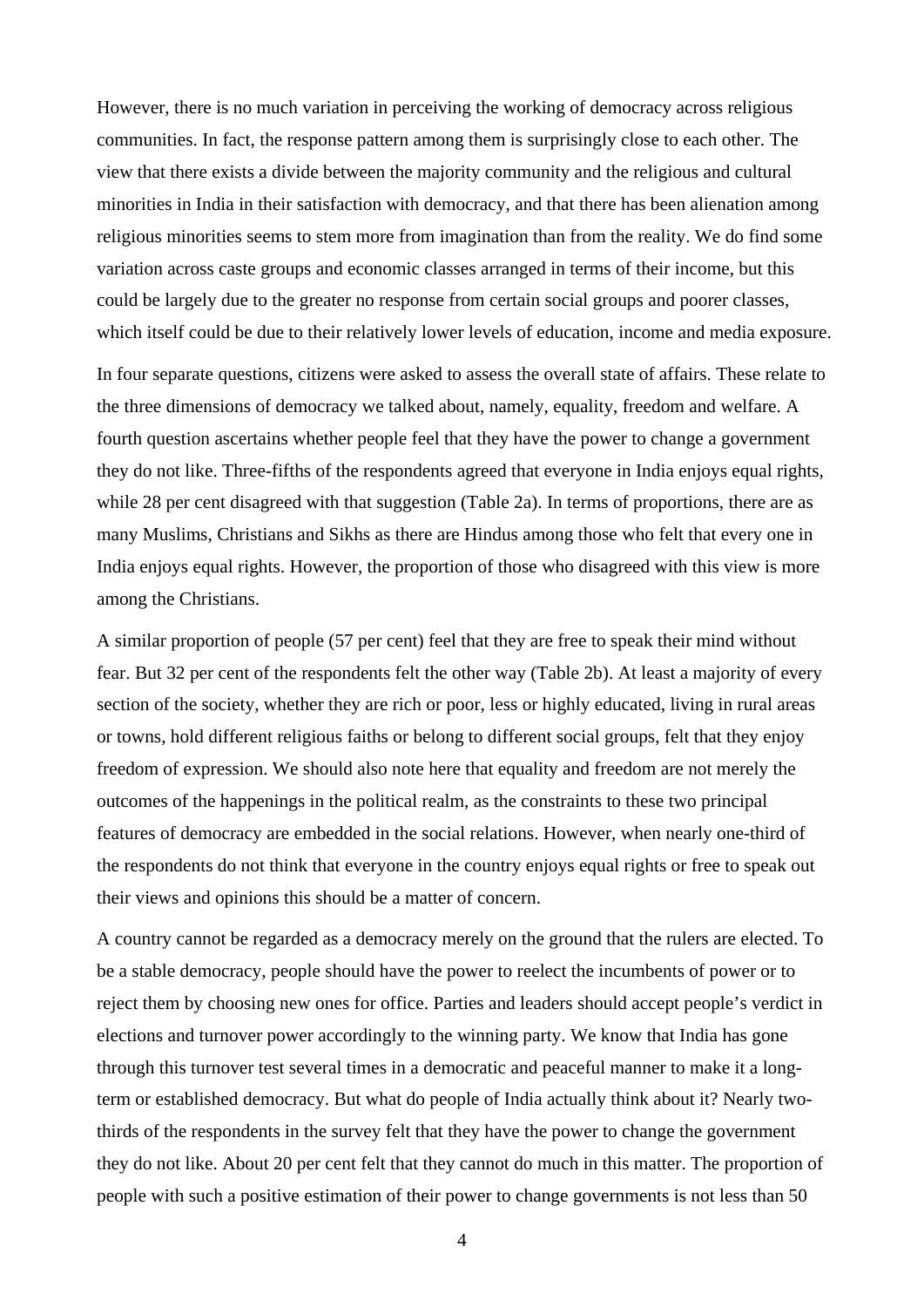per cent among any social category we have identified, and the negative feeling does not go beyond one-fourth (Table 2c).

One litmus test for any democracy in a less developed country is whether its people have the basic necessities like food, clothes and shelter. Many elections in India at the national level and in the states were fought on this promise of providing these basic necessities of life. Of course, we can add education, health and dignity of the individual to this list. It is one thing that people may highly value democracy as an ideal, but they judge democracy by what it delivers to them in reality. While it may be true that democracies may not fare better than dictatorships in achieving economic growth, people under democracies expect a better distribution on nation's wealth, at least in terms of fulfilling the basic needs. Although the percentage of people living below the poverty line has been declining in India, the numbers are still very high. Estimates vary on the extent of poverty, but the studies show that nearly one-third of its people are poor.

This concern with lack of basic necessities of life is evident from the survey. Of all the indicators to measure the overall state of affairs, Indian democracy fares poorly on this aspect. A majority of the respondents do not agree with the suggestion that most people of the country have the basic necessities of life. Only 41 per cent of the respondents think that they have (Table 2d). The proportion of those who agreed with the statement is less among the poor, less educated and the socially and economically backward classes. Among the religious groups, a majority of Muslims approved the statement, and the proportion of respondents approving the statement is the highest among the Muslims. We should also note that those who disagreed with the statement are in considerable numbers among the highly educated sections, urban residents and even among the economically well-off sections. The view that the middle and upper classes are contemptuous towards the poor does not find support from the data, as they disagree with the statement that most people have basic necessities of life, as much as poorer sections, illiterates and socially backward groups.

The survey shows that about two-thirds of the respondents feel that general elections in India are fair or somewhat fair. About 23 per cent feel that they are unfair (Table 3). Thus, we notice a mixed reaction to this question. Sikhs show a rather low level of confidence in the way elections are conducted in the country. There are no big differences across other communities or social groups. Notwithstanding the impression that the elites have a disdain to the electoral process in the country, the survey shows that elites have as much confidence in the elections as do the masses. Overall, India has a fair record of holding regular elections to legislatures, except when the general elections in 1976 were delayed. However, the process of elections has not been free of controversies and friction among the contending parties. Media regularly reports violation of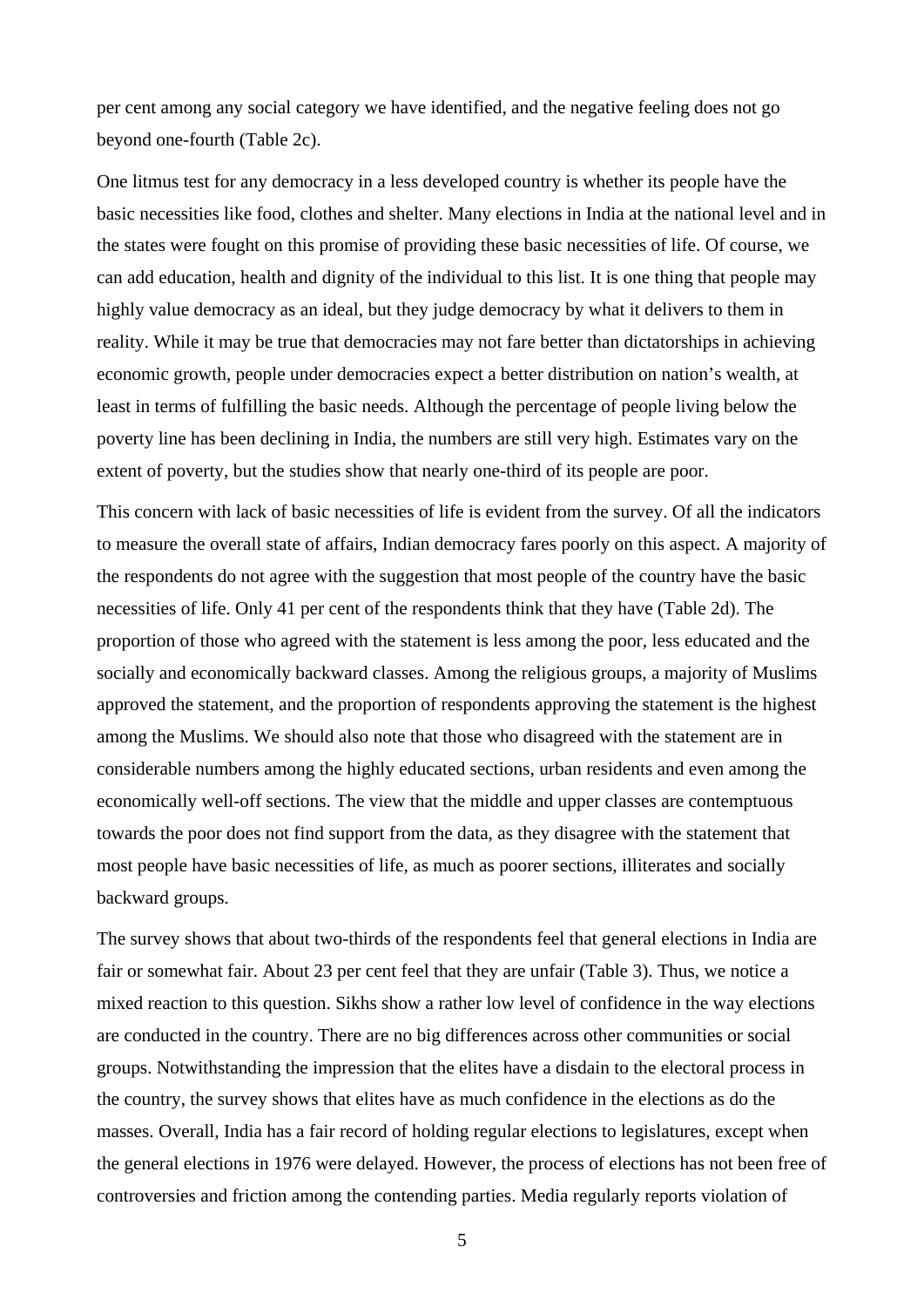code of conduct in carrying out elections campaigns, electoral malpractices including the offers of money and other freebees to lure voters and also the use of violence and threats of violence and intimidation to make voters to vote in a particular way or not to vote at all. We hear complaints of rigging and fraudulent voting. There have been occasions when elections in an entire Lok Sabha or Assembly constituency were countermanded on grounds of electoral malpractices and fresh elections were held. However, given the vastness of the country and the electorate such malpractices have not become a major problem to threaten the very process of choosing the representatives. The legitimacy of the government has never been questioned on account of free and fair elections, except a few elections to the State legislatures.

### **III. Economic well-being**

India is passing through a complex situation where its economy has been recording high rates of growth in recent decades but poverty is refusing to go. Still one-fourth of the world's poor live in India. Poverty count by the official agencies and researchers shows that the proportion of population living in the conditions of poverty has been declining over the years, although there are differences in the estimates. The official figures show that the percentage of people below poverty line has come down from about 55 per cent in 1973-74 to about 22 per cent in 2004-05. In terms of numbers, this percentage would come to about 250 millions. Questions are often asked: Did or does the high economic growth means any improvement to the living conditions of the poor? Are the benefits of economic growth appropriated by the minority of the urban elites? What can governments do to bring more and more people out of poverty?

We cannot say that even those who are above the poverty line are leading a comfortable life in terms of meeting their daily needs, since poverty line is defined as the bare minimum to keep oneself alive. The per capita income in India is several times less than the per capita income of the old democracies, less than half of the global average and even less than global average for developing countries. The high incidence of poverty and low levels of economic condition will impact upon the quality of democracy of the country and how politics are conducted.

This reality gets reflected in the citizens' perceptions about their income situation. Only 8 per cent of the respondents said that their income covers the needs well and are able to save a little or more from their incomes. Another 27 per cent of the respondents said that their incomes cover their needs all right, without much difficulty. That would mean about one-third of the people lead a comfortable life as far their incomes are concerned. About 39 per cent said that they face difficulties in meeting their needs out of their income. There are about 23 per cent who feel that their income does not cover their needs and that they have to face great hardships in their lives.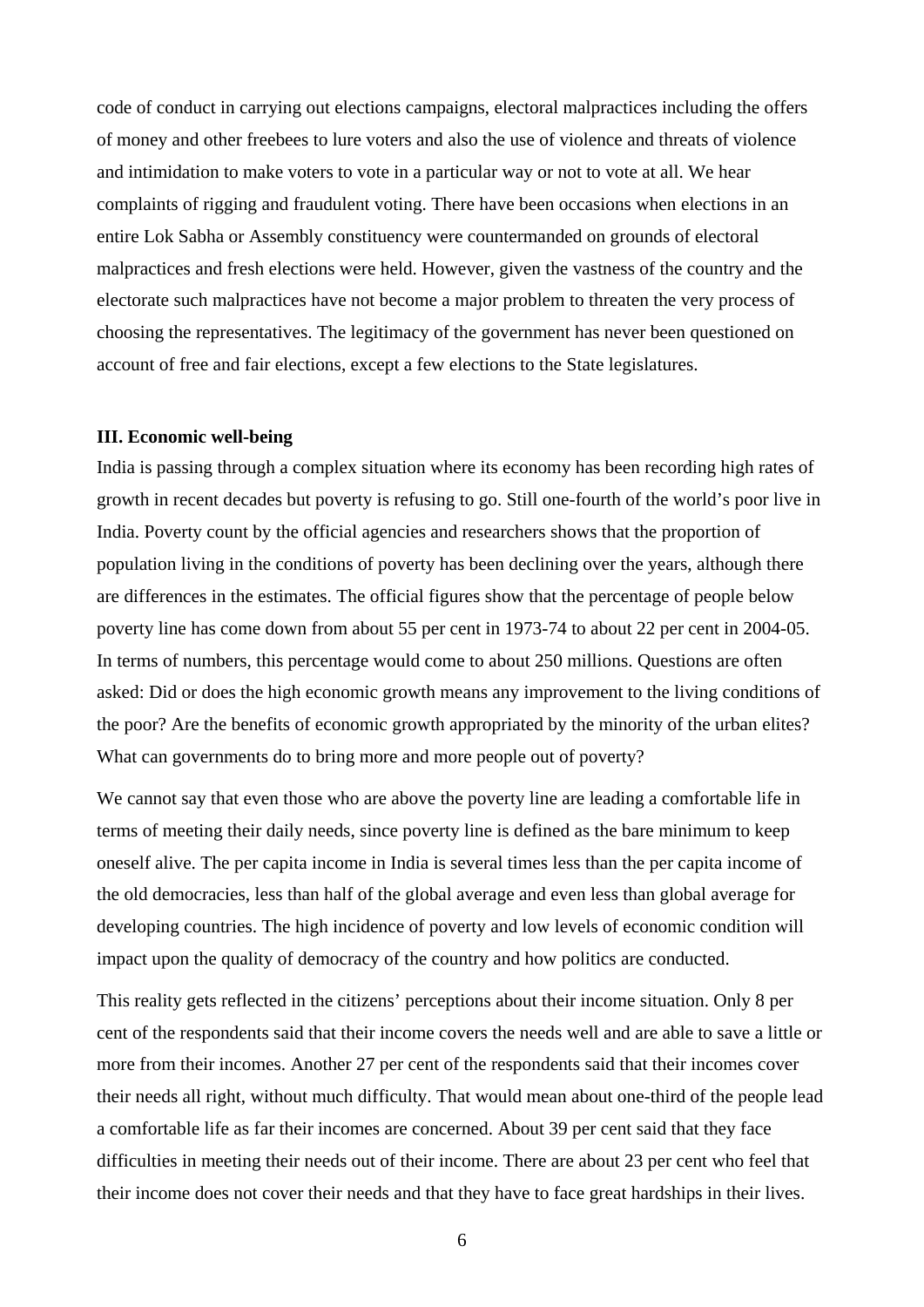The proportion of such persons who find it highly difficult to make both the ends meet is more among rural people, socially backward classes and illiterates (Table 4).

But the findings on how satisfied are people with their current economic condition are somewhat surprising. People's responses to these questions do not match to the figures of poverty and economic deprivation. About 50 per cent of the sample respondents say that they are either very satisfied or satisfied with their household economic condition. Of course, there is a variation in satisfaction across different economic classes on the evaluation of their household economic condition, as poor tend to take a dimmer view than those who are better off. Yet, except for the very poor, the overall sense of every other section is largely positive. Even among the poor and the very poor, many do not wish to complain or developed stoical attitudes towards these hardships. Only about 40 per cent of the very poor and 29 per cent of the poor expressed their dissatisfaction with their household economic condition. Compared to the evaluations of personal economic condition, people tend to be a little more dissatisfied when asked about the condition of the country's economy. However, a larger proportion of the respondents could not give any opinion on this question (Table 5a).

More interesting are the findings on the evaluations concerning the current economic condition of the household and the country when compared to the condition a few years ago. Near about 43 per cent of the respondents reported improvement in their household economic condition, while 37 per cent said that it remained the same. That means about 80 per cent felt that their economic condition has either improved or remained the same. Only 18 per cent said that there has been deterioration in their condition. Similar responses came when asked to assess the change in the economic conditions of the country (Table 5b). People's perceptions on economic condition tally well with the claims of government that poverty has declined over the years in recent times. While we draw some satisfaction from these findings, we cannot jump to the conclusion that Indian democracy is doing very well. Still more than a quarter of the population is not happy with either the family's condition or the country's condition. The National Democratic Alliance that went to the general elections with the slogans of 'Shining India' and 'Feel good' did not do well at the polls. While it is true that India has been making progress it is also true that a considerable portion of its people have to live in conditions where they cannot make both the ends meet and not satisfied with their economic condition.

We get a more positive response when we asked the respondents about the possibility of improvement in the economic condition in the coming years. About 59 per cent of the respondents expect that their economic condition would be better. This strong sense of optimism in various degrees is found across different classes of people. Only a small proportion of the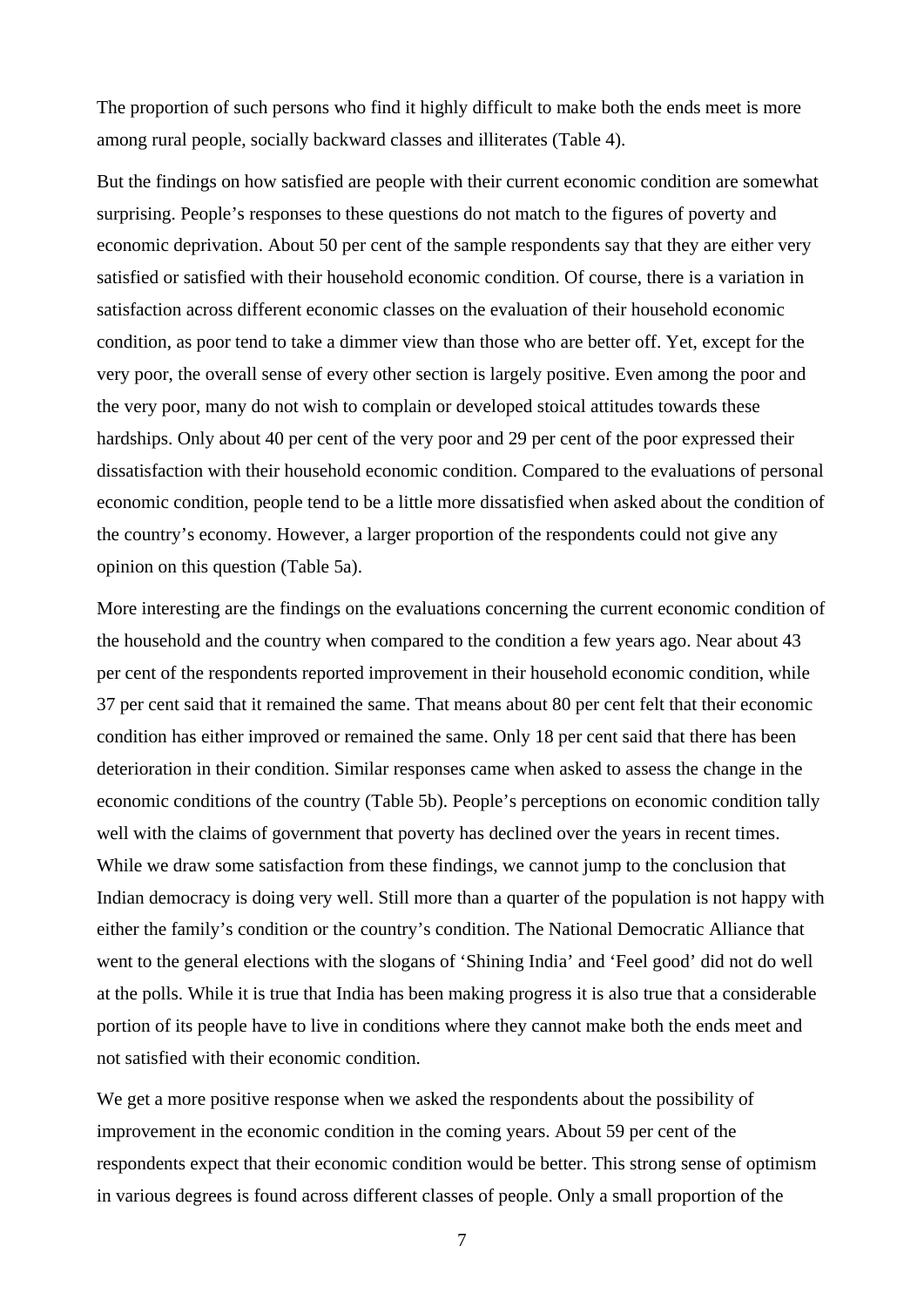respondents (about 8 per cent) felt that their economic condition would become worse in the coming years (Table 5c).

### **IV. Role of the State and economic reform policies**

Some social scientists observed that people in India look upon government as *maa-baap* (mother and father), in the sense that they expect the rulers to be benevolent and take care of the welfare and the needs of the people. For whatever reasons, the state in post-independent India came to play an active role in economic development and social change. Before the onset of liberal economic reforms in the early 1990s, the Indian economy was dominated by the public sector industries, which are considered to be its 'commanding heights'. However, throughout the 1990s vehement arguments were put forth attributing the slow rate of economic growth to the extended role of the state into economic activities and its enormous expenditure on subsidies and public services. Of course, soon it is realized that in a country like India, or for that matter in any country, state cannot withdraw from certain core areas including public services. The discourse of democratic governance to some extent brought the focus back on the development of the economy in such a way not to hurt the interests of the poorer sections and the marginalized.

The survey shows that an overwhelming majority of the people want the government to play an active role in running the public services, such as electricity, hospitals, schools, drinking water and public transport (Table 6). They emphatically say no to hand over these responsibilities to private companies. Stronger opposition to privatization of public services comes from the less privileged groups such as the poor, non-literate and the rural dwellers. As we have seen earlier, people do not complain too much about their low economic condition, but they want the state to be there in providing these services. We need to distinguish between politics of clientelism, about which political scientists take a disparaging view, and the people's views on the role of the state. We need not club people's views for an active role in providing public services with clientelism or a tendency to depend on the state.

Similarly, the survey shows the existence of strong opposition to the policies of privatization and the general philosophy of the advocates of liberalization programmes. Reflecting on the interaction between economics and politics in the post-liberalization era some economists (such as Pranab Bardhan and Deepak Nayyar) have pointed out the disjuncture between the two. It is difficult to mediate in the conflicts between economic development and political democracy because there is no consensus on economic reforms. If we look at the data on the perceptions of certain positions relating to the economy we find strong opposition to the suggestion for downsizing the government and dismantling the public sector. Near about a majority agree to the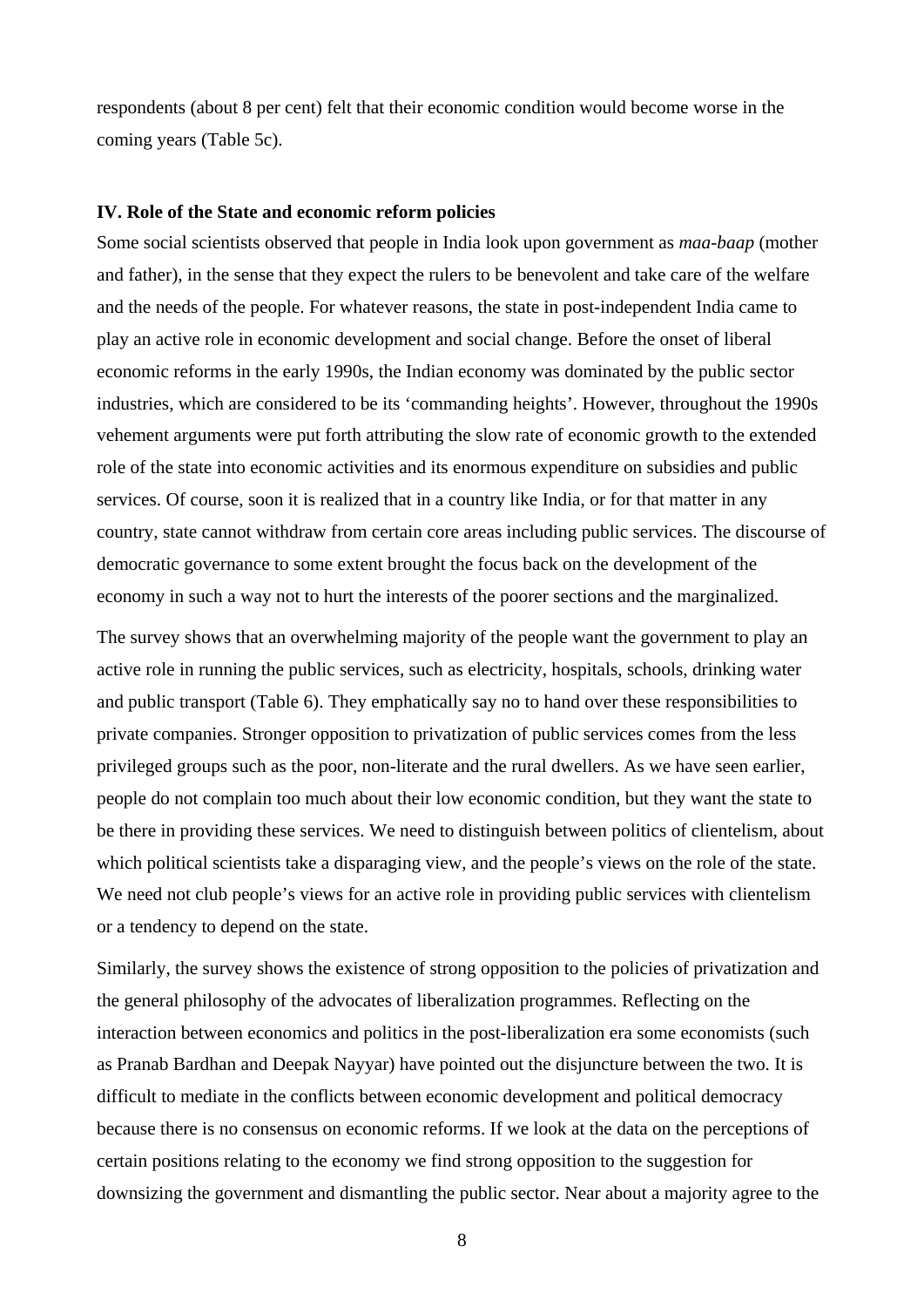idea of imposing a ceiling on incomes and wealth. Opposition to the free entry of foreign capital is also considerable at 40 per cent (Table 7).

Much to our surprise, the view that the elites and the middle classes want the reforms and the masses do not is not supported by the findings of the survey. This disapproval to the principles and policies of liberalization is more among the middle and upper classes, the better educated and city dwellers. Similar pattern of responses was recorded in the National Election Study conducted by the CSDS in May 2004 and earlier. That there is strong opposition to reckless privatization and liberalization reforms becomes certain from the SDSA survey. One might attribute this opposition to the old mindset about the virtues of planned economy, the need for government regulation and its role in redistribution of wealth. One might also attribute this resistance to the stakes developed by the educated sections and middle classes who had benefited and continue to benefit under the extended state system or the public sector. What appears from the survey is that the people's attitudes are still largely shaped by the ideas of nationalism and egalitarianism.

### **V. Concerns of security and safety**

We have seen how people of India made overall assessment of the security environment of one kind that we these days include under non-traditional security, such as those relating to individual well-being and conditions of life. Let us now look at another kind of security concerns, such as those relating to peaceful life, freedom from fear of being attacked by others, etc. State functioning is generally understood by its ability to provide security to the life, property and dignity of the individual, which we call law and order. We shall seek answers to a few questions related to this domain. How much safe do people of India generally feel in their localities? What are the major sources of insecurity? How much safe are women when they go out, or at their work places or at home? Do the citizens see any improvement or deterioration in the security condition over the years?

A little more than three-fifths of the respondents said that they feel generally safe in the city, town or village where they live. About 17 per cent reported that they feel a little unsafe, while about 5 per cent said they feel unsafe (Table 8). This feeling of safety is evenly distributed across all social groups, men and women, rich or poor. We see no difference between the elites and the masses in this matter. Only among Sikhs we find a higher proportion of people reporting that they feel a little unsafe or unsafe. From the media coverage of crime and violence in India we get a feeling that the security situation in large parts of the country is very grim. The survey shows that actually the proportion of people feeling unsafe is low. However, one might as well argrue that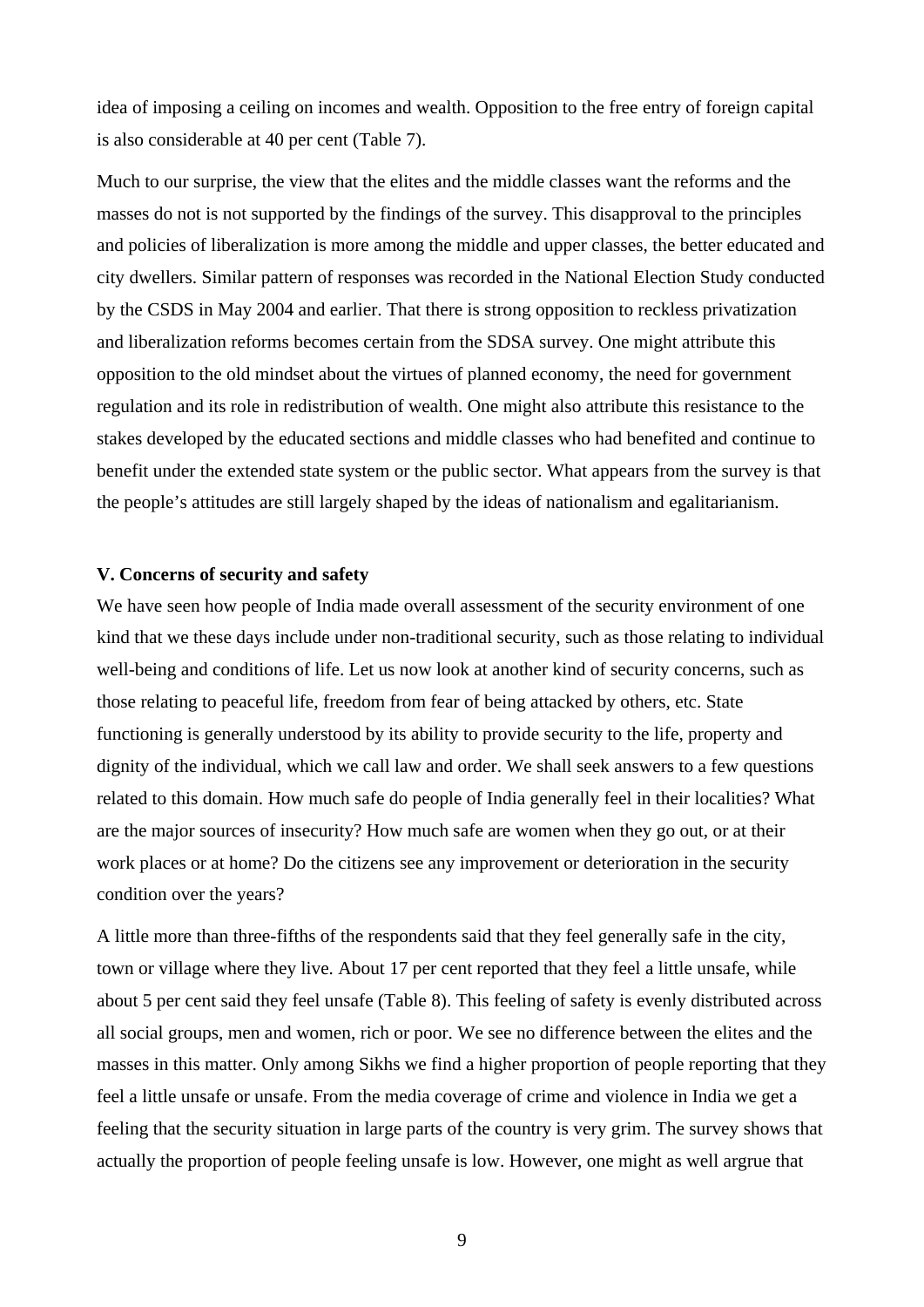feeling of being unsafe among 5 per cent of the people of a nation does not represent a happy condition.

The aggregate figures do not reveal the complete story, as the condition varies across regions and states. The proportion of people who feel unsafe is low in the South, whereas it is high in the Northern and Northeast regions. People in the Western and Eastern regions report their perception of being unsafe at the same levels. Further, there is also variation across the states. More people in the Northeast states like Meghalaya, Manipur and Tripura report that they feel either a little unsafe or unsafe. It is surprising to note that about 14 per cent of the respondents in Delhi say that they feel unsafe.

What are the sources of people's insecurity? Theft and robbery, physical attacks and harassment, riots and mob violence appear to cause more worry for people, compared to other problems such as attack from another country, terrorist attacks and actions by militants and insurgents (Table 9). Nearly one-third of the respondents in the Northern and Northeastern region feel unsafe due to the fear of police or insurgent actions. In states that witnessed high insurgent activities either in the recent past or still undergoing a difficult situation, more people said that they feel unsafe due to police or insurgent activities.

Feeling of insecurity seems to be related to lack of confidence in the police force and governments and also dissatisfaction with the way democracy works in the country. However, the cause and effect relation between these aspect is not clear: whether the lack of security leads to loss of trust in institutions or the malfunctioning of the political institutions charged with the safety of the individual leads to the feeling of insecurity.

Perceptions of security and insecurity at a given point of time depend on the 'normal' levels that usually prevail in the locality and these perceptions may change over time. Some indication of this relative sense of security across time emerges on probing about whether people feel more secure or less secure now than they did in the last few years. About one-fifth of the respondents reported that they feel less safe now (Table 10). From the responses we find that a greater relative deterioration in the Northern and Northeastern regions. Nearly, 50 per cent of the respondents in Delhi say that they feel less safe. Probably, people living in the capital city of Delhi suffer from the syndrome of perpetual threat perception. But we need a larger sample to come to any definitive view in this regard. However, near about two-thirds of the respondents in the Southern states say that they feel more safe now than earlier.

The perceptions of men and women do not differ much on the question of women's security. The survey findings do not support the view that, given the widespread patriarchal relations in the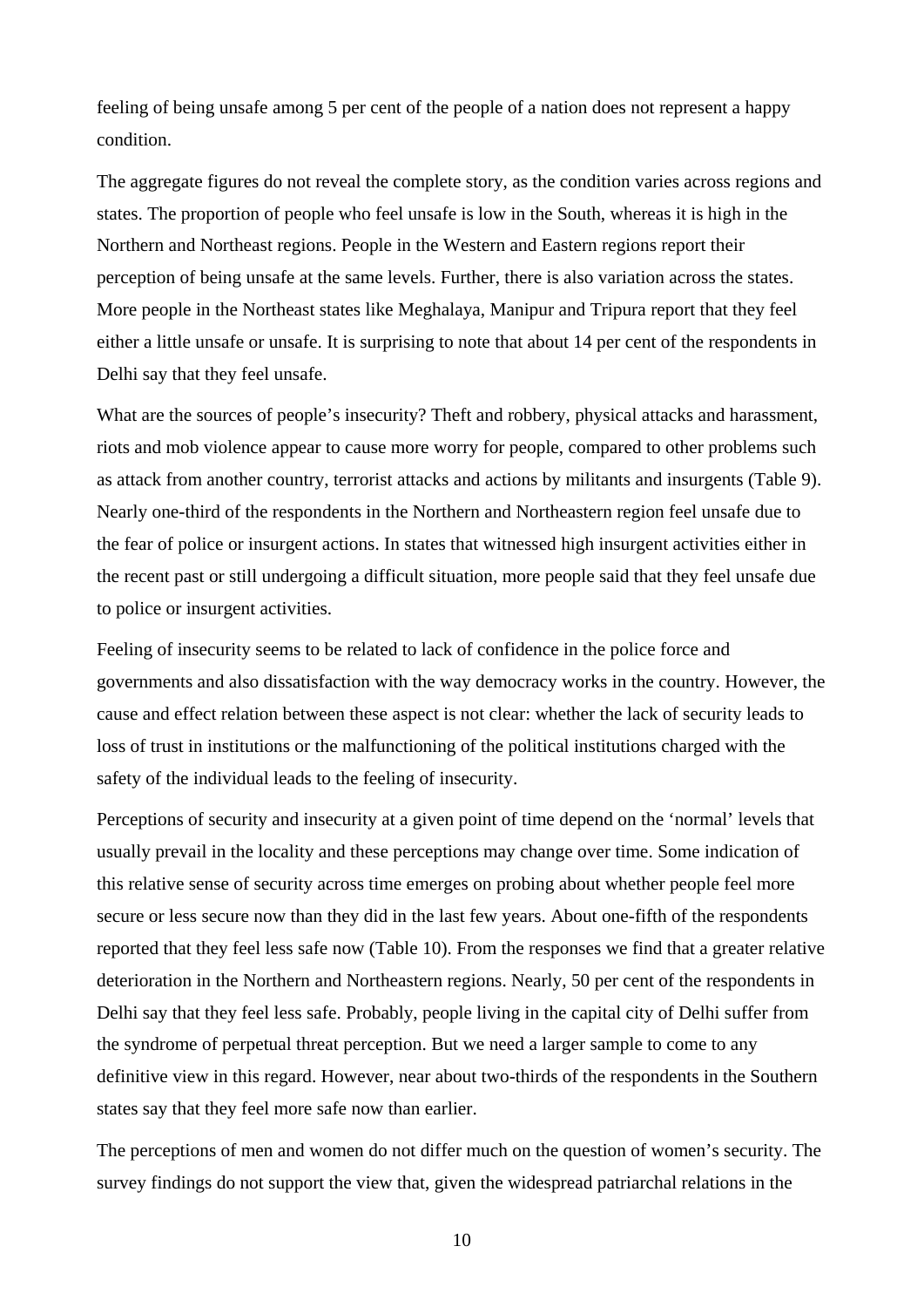country, women feel more insecure. The findings also do not support the view that the attitudes of men and women would be different towards the difficulties faced by women at their work place, or when women go out or violence against women at home (Table 11). Variation in perceptions also do not differ much across the regions, except that a larger proportion of respondents (about 13.8 per cent) in the Eastern states say that women are unsafe at the place where they work. An equal proportion of respondents (14.1 per cent) from the Southern region said that women are unsafe due to violence imposed on women at home. About a quarter of the respondents in Andhra Pradesh felt this way.

### **VI. Conclusion**

In their overall assessment of the state of affairs in India, more than a majority of its citizens feel that they enjoy equal rights, freedom of speaking out their mind and the political right of choosing the government they like. The way the Indian democracy works also gains the approval of more than a majority of its population, and only 15 per cent are not satisfied with it. This is no small achievement for a country that began its journey towards an ideal democracy under highly difficult and challenging circumstances.

We find that different social sections, economic classes and communities hold similar views and opinions on a different questions and issues. Differences in views and opinions are there but they do not follow the social, religious and ethnic divisions. On the question whether most people have their basic necessities fulfilled, there are as many persons among the elites and the upper classes who said no, as there as among the mass publics and lower classes who felt so. Probably, this indicates the robustness of India's democracy. There seems to be a consensus in India on the need for government that promotes the welfare of the marginal and disadvantaged citizens, although people may differ or even quarrel on the details and orientation of specific public policies.

People's attitudes and orientations towards issues related to governance are largely influenced by the ideas of egalitarianism and economic sovereignty of the nation, although we find variation in the support for or opposition to different ideas and policies. Most Indians feel that government should not abandon its responsibility of providing public services such as health, education and transport. There is also greater support for an active role of the state in the economy. However, this need not be immediately interpreted as stemming form a mindset of dependence on the state or a hangover the erstwhile economic model of planned development.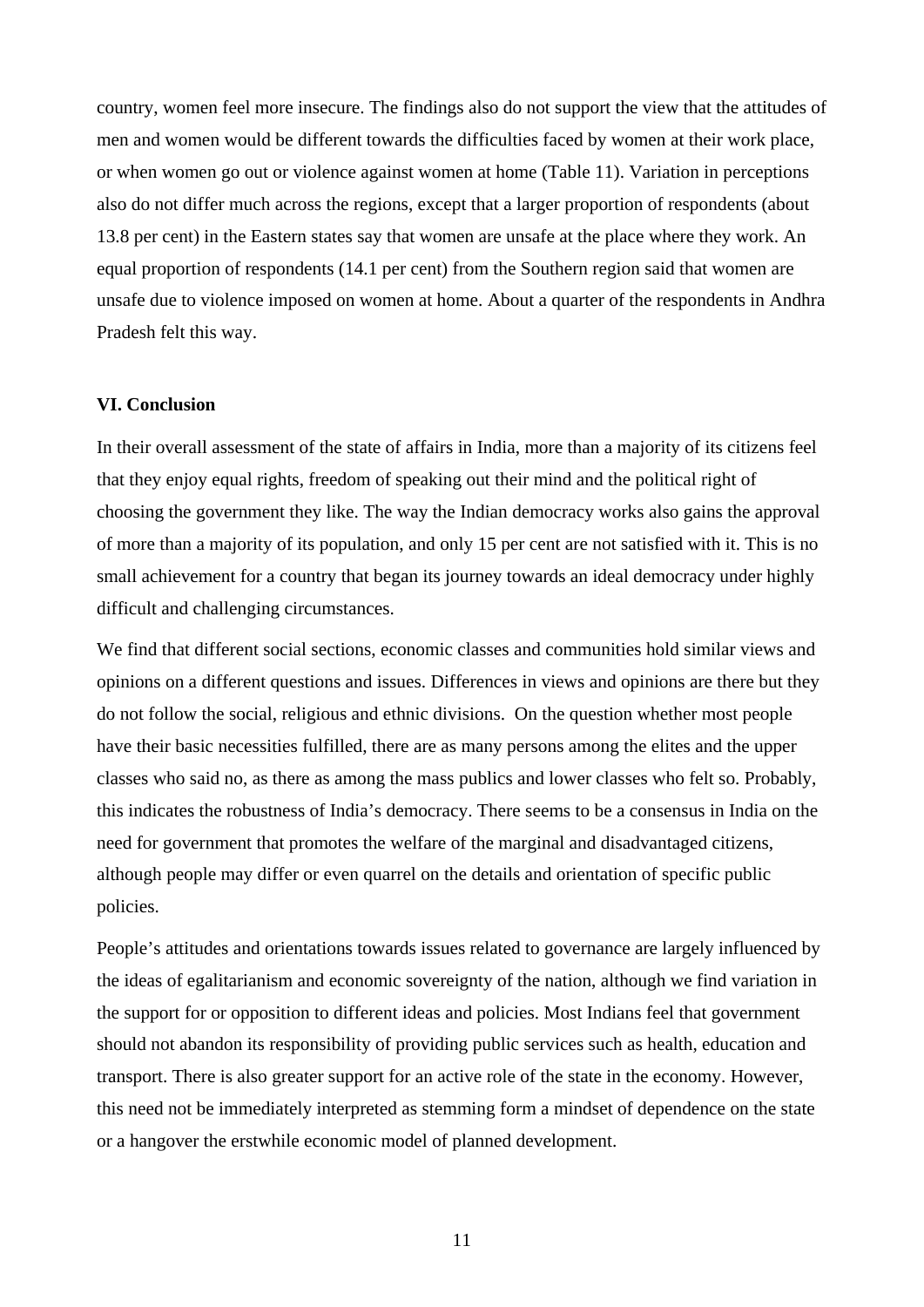Surprisingly, poor living conditions do not lead to dissatisfaction with the economic condition of one's household or the country. Half of the respondents said that they were either satisfied or very satisfied with their economic condition. This does not mean that people are complacent or have resigned to their fate. We find a strong sense of optimism across all classes of people. Surely, contentment and optimism are marks of a vibrant nation.

The level of satisfaction with the way democracy works in the country has a direct and positive relation with a person's education and income. A majority feel that India's democracy was not successful in providing basic necessities to all its citizens. About a quarter of its population say that their incomes are so low that they face great difficulty to cover their basic needs. India faces this challenge of democratic development so that democracy continues to be relevant and meaningful to the lives and aspirations of the marginal and disadvantaged sections of its society.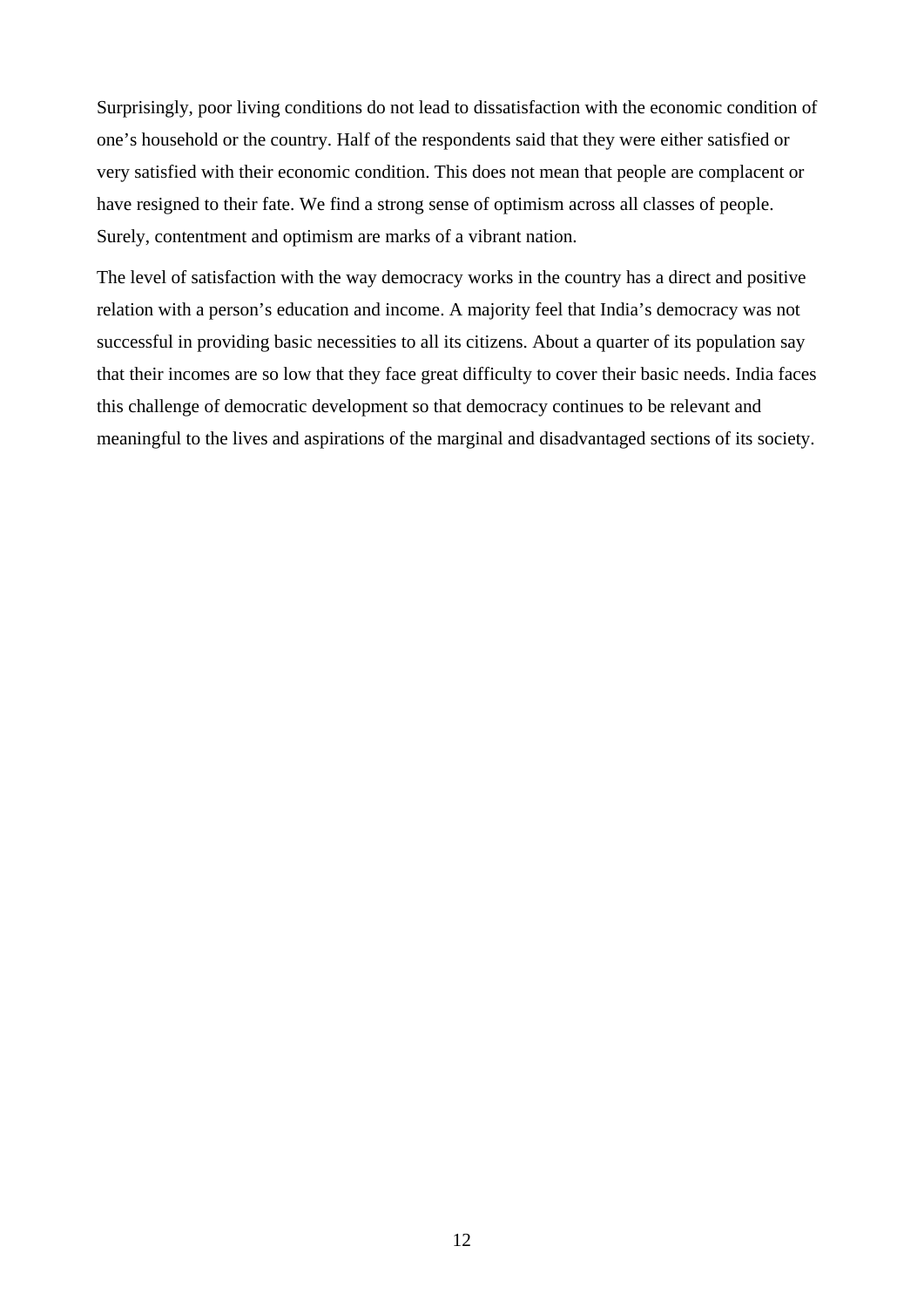## **Tables**

### **1. Satisfaction with the working of democracy in India**

|                | Very satisfied | Somewhat<br>satisfied | Satisfied | dissatisfied<br>Somewhat | dissatisfied<br>Totally | Dissatisfied | No opinion | $\mathbf N$ |
|----------------|----------------|-----------------------|-----------|--------------------------|-------------------------|--------------|------------|-------------|
| Gender         |                |                       |           |                          |                         |              |            |             |
| Male           | 19.3           | 42.8                  | 62.1      | 10.1                     | 7.8                     | 17.9         | 20.0       | 2823        |
| Female         | 13.6           | 33.1                  | 46.7      | 7.6                      | 4.8                     | 12.4         | 40.8       | 2565        |
| Locality       |                |                       |           |                          |                         |              |            |             |
| Village        | 16.3           | 36.1                  | 52.4      | 8.4                      | 5.2                     | 13.6         | 34.0       | 3997        |
| Town           | 17.1           | 41.9                  | 59        | 11.8                     | 9.5                     | 21.3         | 19.7       | 633         |
| City           | 18.0           | 46.0                  | 64        | 9.4                      | 9.6                     | 19           | 17.0       | 757         |
| Religion       |                |                       |           |                          |                         |              |            |             |
| Hindu          | 17.3           | 37.7                  | 55        | 8.9                      | 6.2                     | 15.1         | 30.0       | 4275        |
| Muslim         | 14.4           | 41.4                  | 55.8      | 7.8                      | 6.3                     | 14.1         | 30.0       | 637         |
| Christian      | 16.6           | 36.4                  | 53        | 19.2                     | 2.6                     | 21.8         | 25.2       | 151         |
| Sikh           | 10.4           | 40.4                  | 50.8      | 8.7                      | 16.4                    | 25.1         | 24.0       | 183         |
| Others         | 14.3           | 37.9                  | 52.2      | 4.3                      | 2.9                     | 7.2          | 40.7       | 140         |
| Caste          |                |                       |           |                          |                         |              |            |             |
| SС             | 16.0           | 32.5                  | 48.5      | 6.7                      | 6.3                     | 13           | 38.4       | 1024        |
| ST <sup></sup> | 10.9           | 36.2                  | 47.1      | 8.8                      | 3.8                     | 12.6         | 40.3       | 442         |
| OBC            | 17.4           | 37.8                  | 55.2      | 8.2                      | 5.6                     | 13.8         | 31.0       | 2089        |
| Others         | 17.4           | 42.3                  | 59.7      | 11.0                     | 7.8                     | 18.8         | 21.6       | 1832        |
| Economic class |                |                       |           |                          |                         |              |            |             |
| Very poor      | 12.7           | 31.8                  | 44.5      | 7.7                      | 5.8                     | 13.5         | 42.0       | 1864        |
| Poor           | 16.7           | 35.9                  | 52.6      | 8.1                      | 4.9                     | 13           | 34.3       | 1455        |
| Middle         | 21.5           | 44.7                  | 66.2      | 11.2                     | 5.5                     | 16.7         | 17.2       | 1318        |
| Upper          | 17.6           | 47.1                  | 64.7      | 9.6                      | 11.7                    | 21.3         | 14.0       | 750         |
| Education      |                |                       |           |                          |                         |              |            |             |
| Illiterate     | 11.4           | 24.7                  | 36.1      | 5.6                      | 4.6                     | 10.2         | 53.7       | 1965        |
| Primary        | 17.8           | 43.1                  | 60.9      | 10.0                     | 5.8                     | 15.8         | 23.4       | 2049        |
| Middle         | 22.5           | 49.8                  | 72.3      | 12.3                     | 8.7                     | 21           | 6.7        | 921         |
| Graduate+      | 22.3           | 50.9                  | 73.2      | 11.7                     | 11.7                    | 23.4         | 3.3        | 452         |
| Social strata  |                |                       |           |                          |                         |              |            |             |
| Elites         | 21.4           | 49.3                  | 70.7      | 10.8                     | 13.1                    | 23.9         | 5.4        | 351         |
| Mass publics   | 16.3           | 37.4                  | 53.7      | 8.8                      | 5.9                     | 14.7         | 31.7       | 5036        |
|                |                |                       |           |                          |                         |              |            |             |
| Total          | 16.6           | 38.2                  | 54.8      | 8.9                      | 6.3                     | 15.2         | 29.9       | 5387        |

Question wording:

On the whole, how satisfied are you with the way democracy works in our country - very satisfied, somewhat satisfied, somewhat dissatisfied, totally dissatisfied?

1. Very satisfied 2. Somewhat satisfied

3. Somewhat dissatisfied 4. Totally dissatisfied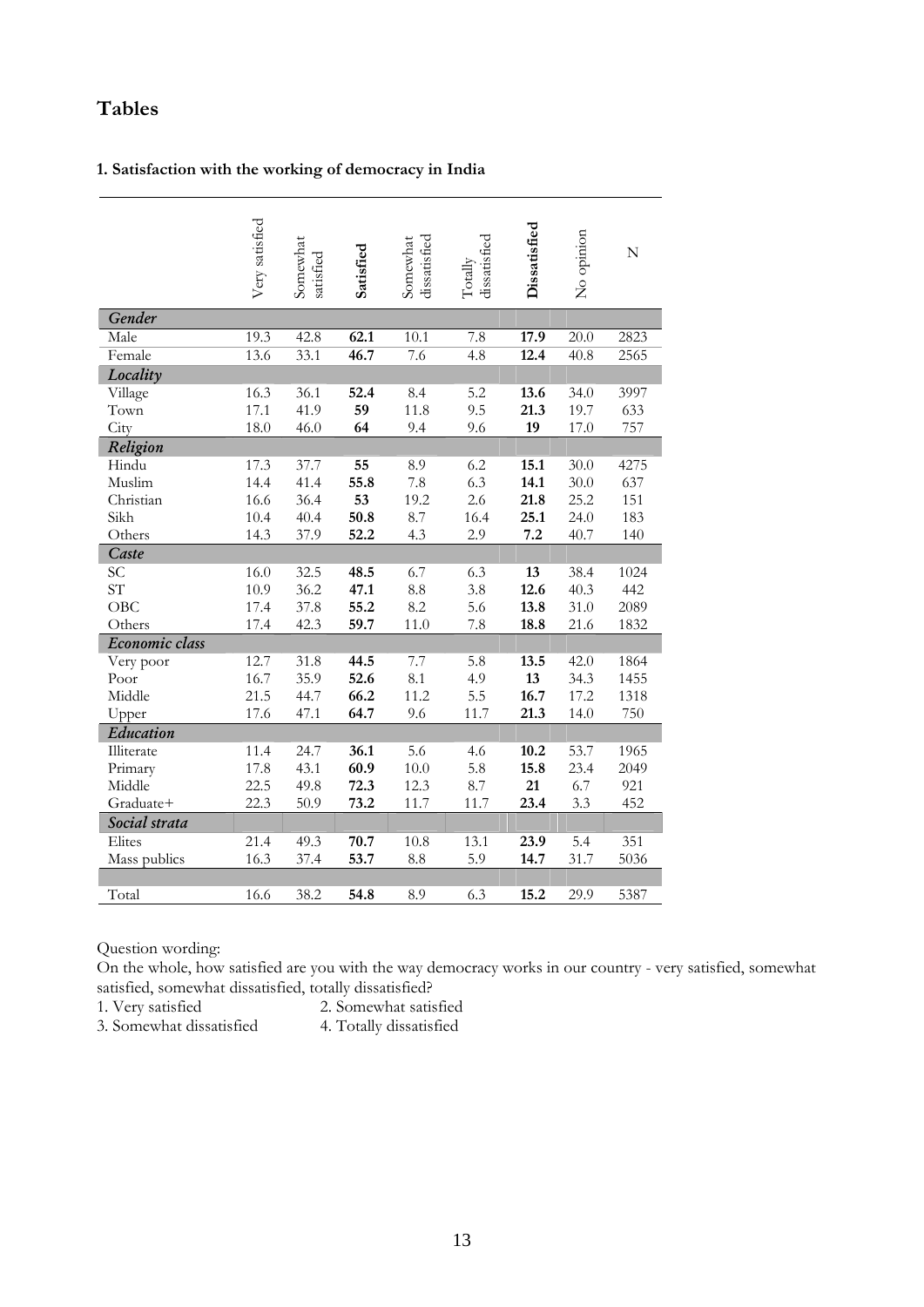### **2. Citizens' assessment of the overall state of affairs in India**

### **2a. Everyone enjoys equal rights**

|                | Strongly | Agree | Agree | Disagree | Strongly | <b>Disagree</b> | $\rm No$<br>opinion |
|----------------|----------|-------|-------|----------|----------|-----------------|---------------------|
|                | agree    |       |       |          | disagree |                 |                     |
| Social strata  |          |       |       |          |          |                 |                     |
| Elites         | 37.6     | 33.9  | 71.5  | 21.7     | 5.1      | 26.8            | 1.7                 |
| Mass publics   | 30.3     | 30.9  | 61.2  | 20.1     | 8.4      | 28.5            | 10.3                |
| Economic class |          |       |       |          |          |                 |                     |
| Very poor      | 29.0     | 29.2  | 58.2  | 18.4     | 9.0      | 27.4            | 14.4                |
| Poor           | 28.0     | 31.8  | 59.8  | 21.1     | 7.5      | 28.6            | 11.6                |
| Middle         | 33.3     | 32.2  | 65.5  | 21.2     | 8.7      | 29.9            | 4.6                 |
| Upper          | 36.6     | 32.6  | 69.2  | 21.0     | 6.4      | 27.4            | 3.5                 |
| Education      |          |       |       |          |          |                 |                     |
| Illiterate     | 27.4     | 29.2  | 56.6  | 16.1     | 7.7      | 23.8            | 19.6                |
| Primary        | 30.6     | 33.4  | 64.0  | 21.8     | 8.4      | 30.2            | 5.8                 |
| Middle         | 36.0     | 29.2  | 65.2  | 24.6     | 8.3      | 32.9            | 1.8                 |
| Graduate+      | 35.8     | 33.4  | 69.2  | 21.2     | 8.4      | 29.6            | 1.1                 |
| Locality       |          |       |       |          |          |                 |                     |
| Village        | 30.5     | 29.8  | 60.3  | 19.8     | 9.0      | 28.8            | 10.9                |
| Town           | 31.9     | 34.7  | 66.6  | 21.6     | 4.4      | 26.0            | 7.4                 |
| City           | 31.4     | 35.4  | 66.8  | 20.7     | 6.7      | 27.4            | 5.8                 |
| Religion       |          |       |       |          |          |                 |                     |
| Hindu          | 31.3     | 29.8  | 61.1  | 21.1     | 7.9      | 29.0            | 9.9                 |
| Muslim         | 26.3     | 38.8  | 65.1  | 17.6     | 7.2      | 24.8            | 10.1                |
| Christian      | 27.5     | 33.3  | 60.8  | 20.3     | 14.4     | 34.7            | 4.6                 |
| Sikh           | 37.4     | 31.9  | 69.3  | 15.4     | 12.6     | 28.0            | 2.7                 |
| Others         | 31.0     | 33.8  | 64.8  | 9.9      | 7.7      | 17.6            | 17.6                |
| Caste          |          |       |       |          |          |                 |                     |
| <b>SC</b>      | 28.2     | 30.2  | 58.4  | 21.8     | 10.1     | 31.9            | 9.8                 |
| ST <sup></sup> | 27.6     | 31.4  | 59.0  | 21.0     | 7.9      | 28.9            | 12.0                |
| OBC            | 32.2     | 29.2  | 61.4  | 20.6     | 7.3      | 27.9            | 10.6                |
| Others         | 31.5     | 33.8  | 65.3  | 18.5     | 8.0      | 26.5            | 8.2                 |
|                |          |       |       |          |          |                 |                     |
| Total          | 30.8     | 31.1  | 61.9  | 20.2     | 8.2      | 28.4            | 9.8                 |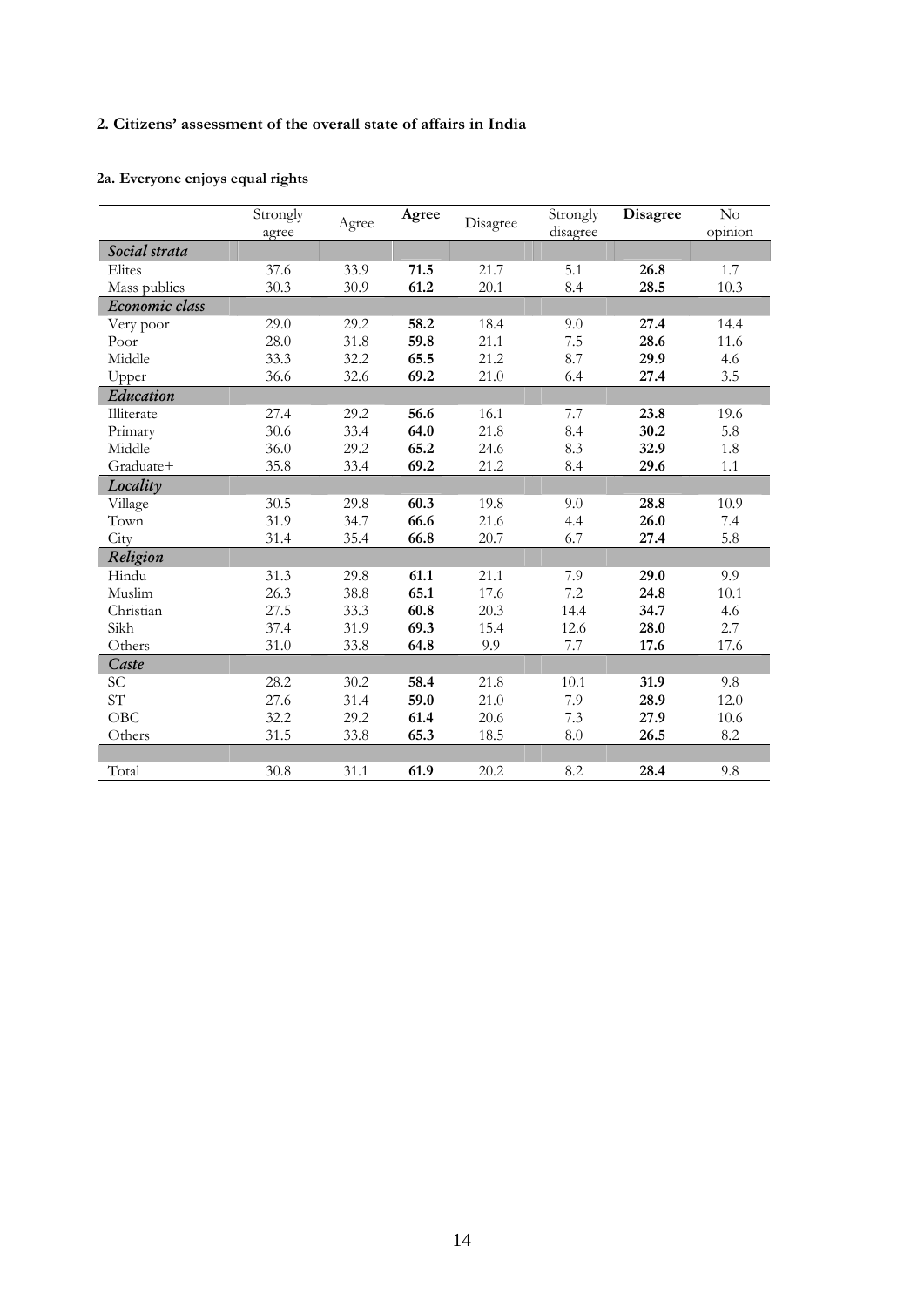### **2b. People are free to speak their mind**

|                | Strongly<br>agree | Agree | Agree | Disagree | Strongly<br>disagree | <b>Disagree</b> | $\rm No$<br>opinion |
|----------------|-------------------|-------|-------|----------|----------------------|-----------------|---------------------|
| Social strata  |                   |       |       |          |                      |                 |                     |
| Elites         | 34.3              | 30.6  | 64.9  | 25.4     | 7.7                  | 33.1            | 2.0                 |
| Mass publics   | 26.4              | 29.8  | 56.2  | 24.3     | 8.1                  | 32.4            | 11.4                |
| Economic class |                   |       |       |          |                      |                 |                     |
| Very poor      | 25.8              | 28.4  | 54.2  | 22.2     | 7.9                  | 30.1            | 15.7                |
| Poor           | 21.9              | 31.0  | 52.9  | 25.7     | 8.7                  | 34.4            | 12.7                |
| Middle         | 31.5              | 29.8  | 61.3  | 25.5     | 7.3                  | 32.8            | 5.9                 |
| Upper          | 31.1              | 31.6  | 62.7  | 25.1     | 8.4                  | 33.5            | 3.7                 |
| Education      |                   |       |       |          |                      |                 |                     |
| Illiterate     | 22.0              | 28.6  | 50.6  | 20.3     | 7.6                  | 27.9            | 21.5                |
| Primary        | 26.8              | 31.0  | 57.8  | 26.7     | 8.7                  | 35.4            | 6.7                 |
| Middle         | 34.1              | 30.3  | 64.4  | 26.9     | 6.8                  | 33.7            | 2.0                 |
| Graduate+      | 33.6              | 29.8  | 63.4  | 26.0     | 9.3                  | 35.3            | 1.3                 |
| Locality       |                   |       |       |          |                      |                 |                     |
| Village        | 26.6              | 28.5  | 55.1  | 23.9     | 8.9                  | 32.8            | 12.1                |
| Town           | 26.4              | 38.0  | 64.4  | 22.9     | 5.1                  | 28.0            | 7.6                 |
| City           | 28.8              | 30.2  | 59.0  | 28.0     | 6.0                  | 34.0            | 7.0                 |
| Religion       |                   |       |       |          |                      |                 |                     |
| Hindu          | 26.3              | 28.9  | 55.2  | 25.7     | 8.5                  | 34.2            | 10.6                |
| Muslim         | 26.6              | 36.6  | 63.2  | 17.6     | 5.2                  | 22.8            | 14.0                |
| Christian      | 27.8              | 35.8  | 63.6  | 20.5     | 9.9                  | 30.4            | 6.0                 |
| Sikh           | 42.1              | 26.8  | 68.9  | 23.5     | 4.9                  | 28.4            | 2.7                 |
| Others         | 26.2              | 27.7  | 53.9  | 21.3     | 7.1                  | 28.4            | 17.7                |
| Caste          |                   |       |       |          |                      |                 |                     |
| SC             | 24.5              | 27.9  | 52.4  | 27.0     | 10.3                 | 37.3            | 10.4                |
| ST <sup></sup> | 23.1              | 33.5  | 56.6  | 22.9     | 6.6                  | 29.5            | 14.0                |
| OBC            | 26.5              | 27.4  | 53.9  | 26.2     | 8.2                  | 34.4            | 11.7                |
| Others         | 29.6              | 33.0  | 62.6  | 21.2     | 6.9                  | 28.1            | 9.3                 |
|                |                   |       |       |          |                      |                 |                     |
| Total          | 26.9              | 29.9  | 56.8  | 24.4     | 8.0                  | 32.4            | 10.8                |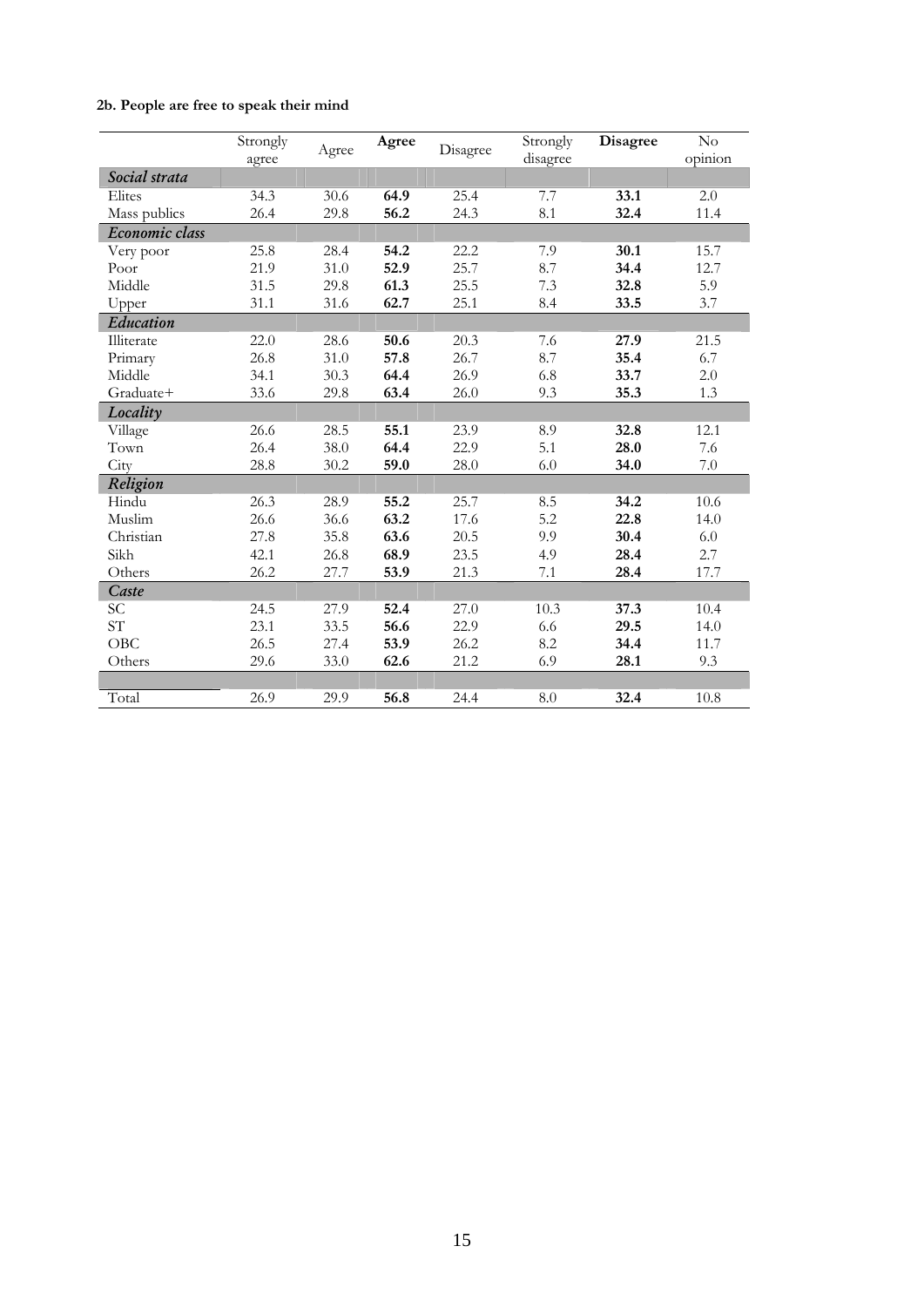|  |  |  |  |  | 2c. People have the power to change the government they do not like |  |  |
|--|--|--|--|--|---------------------------------------------------------------------|--|--|
|--|--|--|--|--|---------------------------------------------------------------------|--|--|

|                 | Strongly<br>agree | Agree | Agree | Disagree | Strongly<br>disagree | <b>Disagree</b> | No<br>opinion |
|-----------------|-------------------|-------|-------|----------|----------------------|-----------------|---------------|
| Social strata   |                   |       |       |          |                      |                 |               |
| Elites          | 44.7              | 33.0  | 77.7  | 15.1     | 4.6                  | 19.7            | 2.6           |
| Mass publics    | 32.5              | 29.5  | 62.0  | 14.0     | 6.0                  | 20.0            | 18.1          |
| Economic class  |                   |       |       |          |                      |                 |               |
| Very poor       | 30.1              | 26.0  | 56.1  | 14.2     | 4.8                  | 19.0            | 25.0          |
| Poor            | 29.4              | 30.1  | 59.5  | 14.4     | 6.3                  | 20.7            | 19.8          |
| Middle          | 38.4              | 32.3  | 70.7  | 13.7     | 7.1                  | 20.8            | 8.4           |
| Upper           | 40.0              | 34.0  | 74.0  | 13.6     | 5.3                  | 18.9            | 7.1           |
| Education       |                   |       |       |          |                      |                 |               |
| Illiterate      | 26.5              | 25.0  | 51.5  | 11.4     | 5.4                  | 16.8            | 31.7          |
| Primary         | 32.9              | 31.1  | 64.0  | 16.6     | 6.7                  | 23.3            | 12.7          |
| Middle          | 42.5              | 33.8  | 76.3  | 15.9     | 4.7                  | 20.6            | 3.3           |
| Graduate+       | 46.1              | 36.2  | 82.3  | 10.4     | 6.2                  | 16.6            | 1.1           |
| Locality        |                   |       |       |          |                      |                 |               |
| Village         | 32.5              | 28.2  | 60.7  | 13.4     | 6.0                  | 19.4            | 19.8          |
| Town            | 36.3              | 32.7  | 69.0  | 17.1     | 5.5                  | 22.6            | 8.4           |
| City            | 34.9              | 35.5  | 70.4  | 14.7     | 5.3                  | 20.0            | 9.6           |
| Religion        |                   |       |       |          |                      |                 |               |
| Hindu           | 32.6              | 29.5  | 62.1  | 14.5     | 6.2                  | 20.7            | 17.2          |
| Muslim          | 33.0              | 30.3  | 63.3  | 12.1     | 4.6                  | 16.7            | 20.1          |
| Christian       | 40.8              | 34.2  | 75.0  | 13.2     | 5.9                  | 19.1            | 5.9           |
| Sikh            | 46.2              | 31.3  | 77.5  | 13.2     | 4.9                  | 18.1            | 4.4           |
| Others          | 32.6              | 27.7  | 60.3  | 10.6     | 2.8                  | 13.4            | 26.2          |
| Caste           |                   |       |       |          |                      |                 |               |
| SС              | 30.3              | 29.8  | 60.1  | 16.2     | 5.2                  | 21.4            | 18.6          |
| SΤ <sup>-</sup> | 30.8              | 29.0  | 59.8  | 11.8     | 4.3                  | 16.1            | 24.2          |
| OBC             | 32.8              | 28.4  | 61.2  | 14.7     | 6.3                  | 21.0            | 17.7          |
| Others          | 36.2              | 31.3  | 67.5  | 12.6     | 6.1                  | 18.7            | 13.8          |
|                 |                   |       |       |          |                      |                 |               |
| Total           | 33.3              | 29.7  | 63.0  | 14.0     | 5.9                  | 19.9            | 17.0          |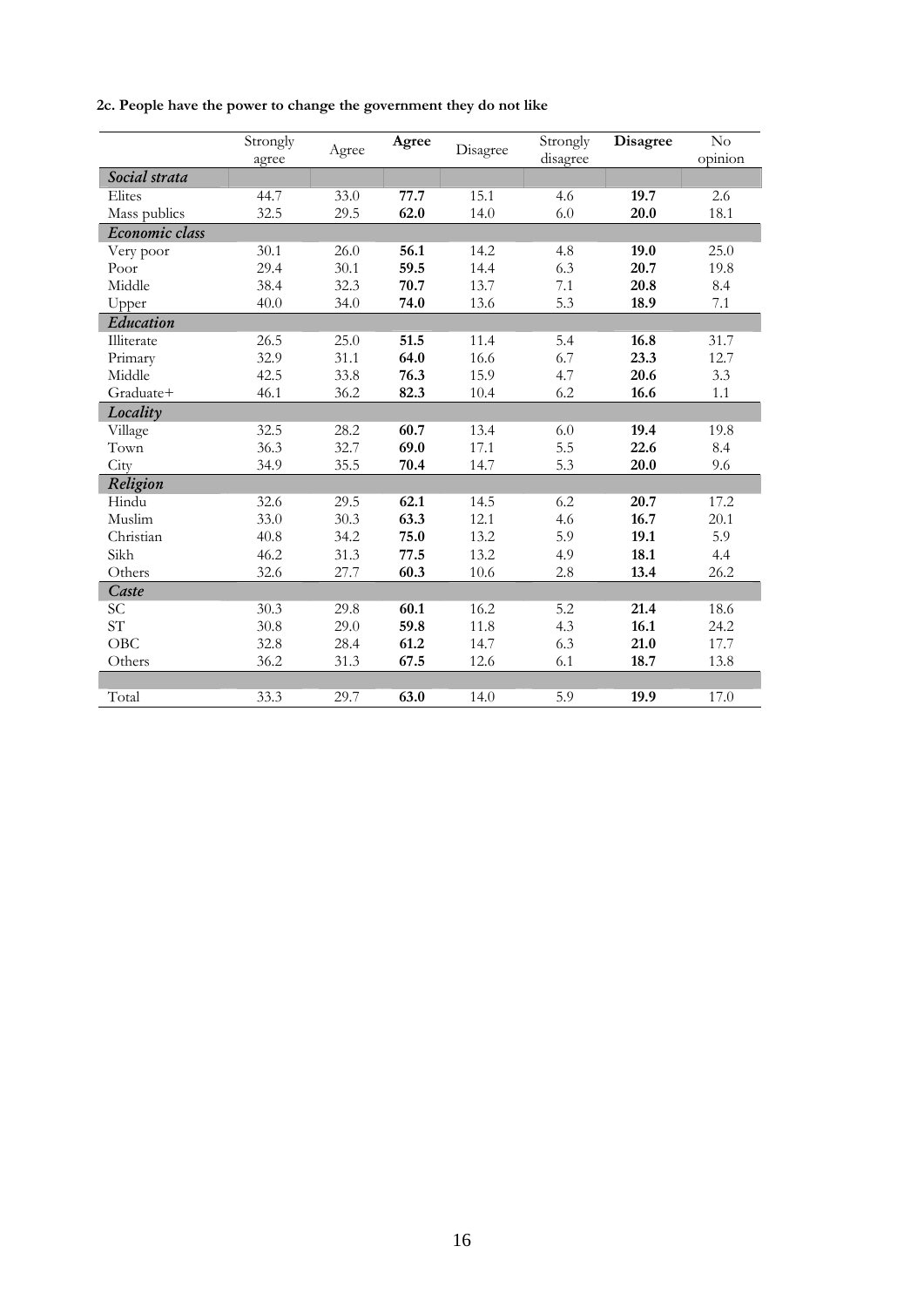|                | Strongly<br>agree | Agree | Agree | Disagree | Strongly<br>disagree | Disagree | $\rm No$<br>opinion | $\mathbf N$ |
|----------------|-------------------|-------|-------|----------|----------------------|----------|---------------------|-------------|
| Social strata  |                   |       |       |          |                      |          |                     |             |
| Elites         | 17.0              | 24.1  | 41.1  | 35.8     | 20.5                 | 56.3     | 2.6                 | 352         |
| Mass publics   | 18.6              | 22.4  | 41.0  | 29.0     | 20.8                 | 49.8     | 9.2                 | 5037        |
| Economic class |                   |       |       |          |                      |          |                     |             |
| Very poor      | 19.1              | 19.6  | 38.7  | 27.5     | 20.5                 | 48.0     | 13.3                | 1865        |
| Poor           | 16.6              | 23.0  | 39.6  | 30.3     | 21.0                 | 51.3     | 9.1                 | 1456        |
| Middle         | 18.1              | 25.0  | 43.1  | 30.5     | 21.7                 | 52.2     | 4.7                 | 1316        |
| Upper          | 21.2              | 24.4  | 45.6  | 31.0     | 19.6                 | 50.6     | 3.7                 | 751         |
| Education      |                   |       |       |          |                      |          |                     |             |
| Illiterate     | 18.4              | 20.1  | 38.5  | 25.8     | 19.5                 | 45.3     | 16.3                | 1965        |
| Primary        | 17.4              | 24.0  | 41.4  | 29.7     | 22.6                 | 52.3     | 6.3                 | 2049        |
| Middle         | 21.1              | 22.1  | 43.2  | 33.3     | 21.6                 | 54.9     | 1.8                 | 921         |
| Graduate+      | 18.3              | 26.9  | 45.2  | 36.6     | 16.8                 | 53.4     | 1.3                 | 453         |
| Locality       |                   |       |       |          |                      |          |                     |             |
| Village        | 19.7              | 21.6  | 41.3  | 27.8     | 21.0                 | 48.8     | 9.8                 | 3997        |
| Town           | 18.4              | 22.0  | 40.4  | 34.8     | 18.8                 | 53.6     | 6.0                 | 632         |
| City           | 12.0              | 27.6  | 39.6  | 33.6     | 21.2                 | 54.8     | 5.5                 | 755         |
| Religion       |                   |       |       |          |                      |          |                     |             |
| Hindu          | 18.3              | 21.3  | 39.6  | 29.3     | 22.4                 | 51.7     | 8.6                 | 4274        |
| Muslim         | 22.3              | 28.8  | 51.1  | 27.4     | 11.2                 | 38.6     | 10.4                | 636         |
| Christian      | 21.7              | 16.4  | 38.1  | 39.5     | 17.8                 | 57.3     | 4.6                 | 152         |
| Sikh           | 10.9              | 32.8  | 43.7  | 33.3     | 18.6                 | 51.9     | 4.4                 | 183         |
| Others         | 11.4              | 22.9  | 34.3  | 28.6     | 21.4                 | 50.0     | 15.7                | 140         |
| Caste          |                   |       |       |          |                      |          |                     |             |
| <b>SC</b>      | 18.6              | 20.5  | 39.1  | 29.6     | 22.2                 | 51.8     | 9.1                 | 1023        |
| ST             | 19.2              | 21.9  | 41.1  | 27.4     | 22.2                 | 49.6     | 9.3                 | 442         |
| OBC            | 17.5              | 20.1  | 37.6  | 29.7     | 23.4                 | 53.1     | 9.4                 | 2091        |
| Others         | 19.4              | 26.4  | 45.8  | 29.7     | 16.7                 | 46.4     | 7.8                 | 1830        |
|                |                   |       |       |          |                      |          |                     |             |
| Total          | 18.5              | 22.5  | 41.0  | 29.5     | 20.8                 | 50.3     | 8.8                 | 5387        |

**2d. Most people have basic necessities like food, clothes and shelter** 

Question wording:

Now I am going to read to you a list of statements that describe how people often feel about the state of affairs in [country name]. Please tell me whether you strongly agree, agree, disagree or strongly disagree with each of these statements.

a. Every one enjoys equal rights

b. People are free to speak their mind without fear

c. People have the power to change the government they do not like

d. Most people have basic necessities like food, clothes and shelter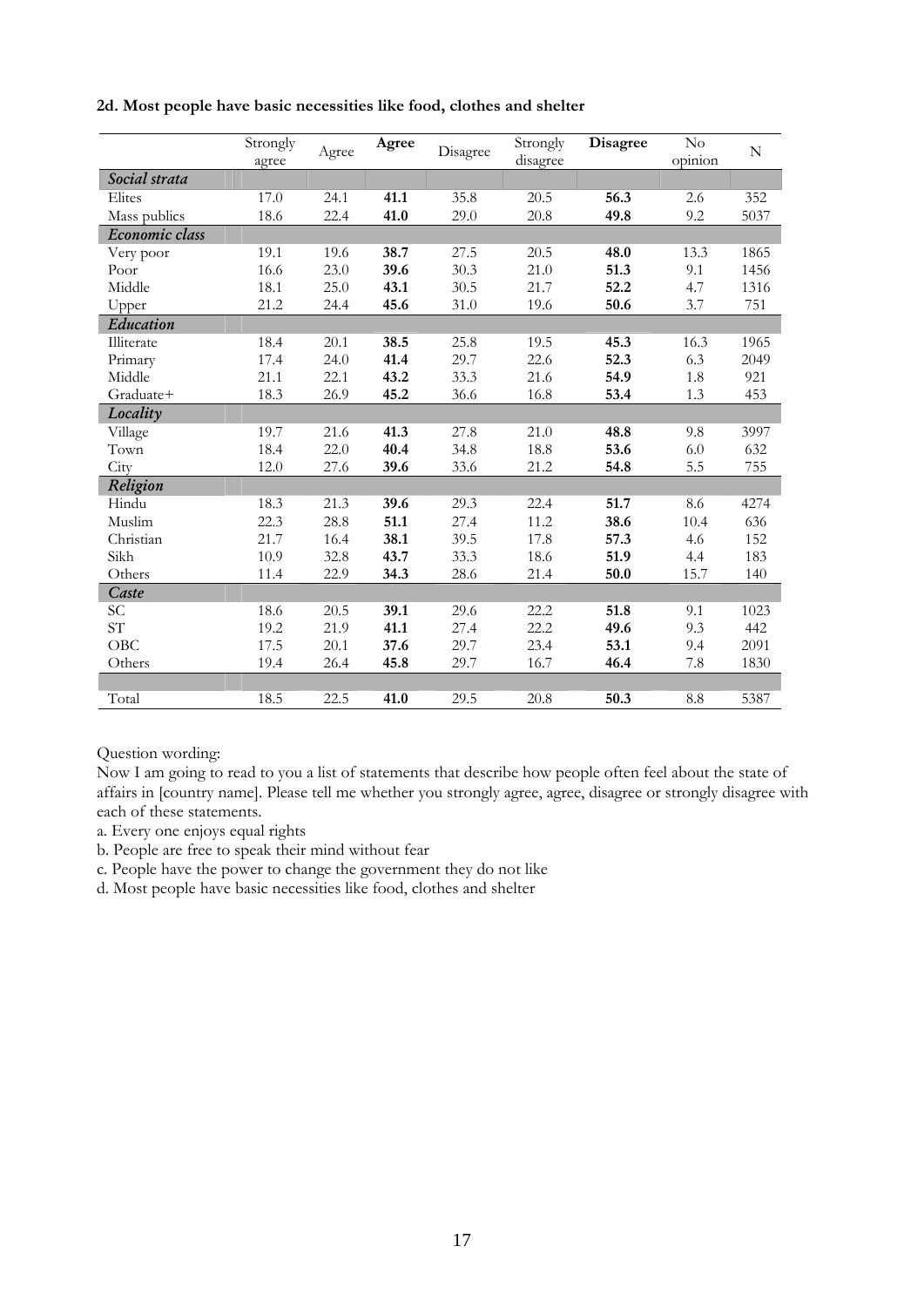|  |  | 3. Perceptions about fairness in the conduct of general elections |  |  |  |  |  |
|--|--|-------------------------------------------------------------------|--|--|--|--|--|
|--|--|-------------------------------------------------------------------|--|--|--|--|--|

|                | Fair | Somewhat<br>fair | Unfair | No<br>opinion | N    |
|----------------|------|------------------|--------|---------------|------|
| Gender         |      |                  |        |               |      |
| Male           | 38.7 | 30.3             | 24.2   | 6.8           | 2823 |
| Female         | 34.5 | 25.5             | 20.2   | 19.8          | 2565 |
| Locality       |      |                  |        |               |      |
| Village        | 37.4 | 26.7             | 21.5   | 14.5          | 3997 |
| Town           | 35.7 | 29.5             | 23.8   | 11.1          | 633  |
| City           | 34.1 | 33.7             | 25.5   | 6.7           | 757  |
| Religion       |      |                  |        |               |      |
| Hindu          | 37.1 | 27.9             | 21.9   | 13.1          | 4275 |
| Muslim         | 35.8 | 27.6             | 22.1   | 14.4          | 637  |
| Christian      | 44.7 | 31.6             | 18.4   | 5.3           | 151  |
| Sikh           | 12.6 | 36.6             | 39.9   | 10.9          | 183  |
| Others         | 50.0 | 17.9             | 17.9   | 14.3          | 140  |
| Caste          |      |                  |        |               |      |
| <b>SC</b>      | 32.6 | 29.2             | 23.8   | 14.5          | 1024 |
| ST             | 43.2 | 26.9             | 15.4   | 14.5          | 442  |
| OBC            | 38.9 | 25.8             | 21.3   | 13.9          | 2089 |
| Others         | 34.9 | 30.1             | 24.2   | 10.7          | 1832 |
| Economic class |      |                  |        |               |      |
| Very poor      | 35.0 | 25.4             | 20.7   | 18.8          | 1864 |
| Poor           | 39.0 | 26.2             | 20.7   | 14.1          | 1455 |
| Middle         | 37.4 | 32.0             | 23.4   | 7.2           | 1318 |
| Upper          | 35.0 | 31.1             | 27.5   | 6.4           | 750  |
| Education      |      |                  |        |               |      |
| Illiterate     | 31.3 | 24.9             | 19.7   | 24.1          | 1965 |
| Primary        | 42.7 | 26.6             | 21.7   | 9.0           | 2049 |
| Middle         | 35.5 | 34.3             | 26.5   | 3.7           | 921  |
| Graduate+      | 35.5 | 34.9             | 28.0   | 1.5           | 452  |
| Social strata  |      |                  |        |               |      |
| Elites         | 34.8 | 35.6             | 26.5   | 3.1           | 351  |
| Mass publics   | 36.8 | 27.5             | 22.0   | 13.7          | 5036 |
|                |      |                  |        |               |      |
| Total          | 36.7 | 28.0             | 22.3   | 13.0          | 5387 |

Question wording:

Thinking of the way the elections are conducted in India, what do you feel – are elections fair, somewhat fair or unfair.<br>1. Fair

2. Somewhat fair 3. Unfair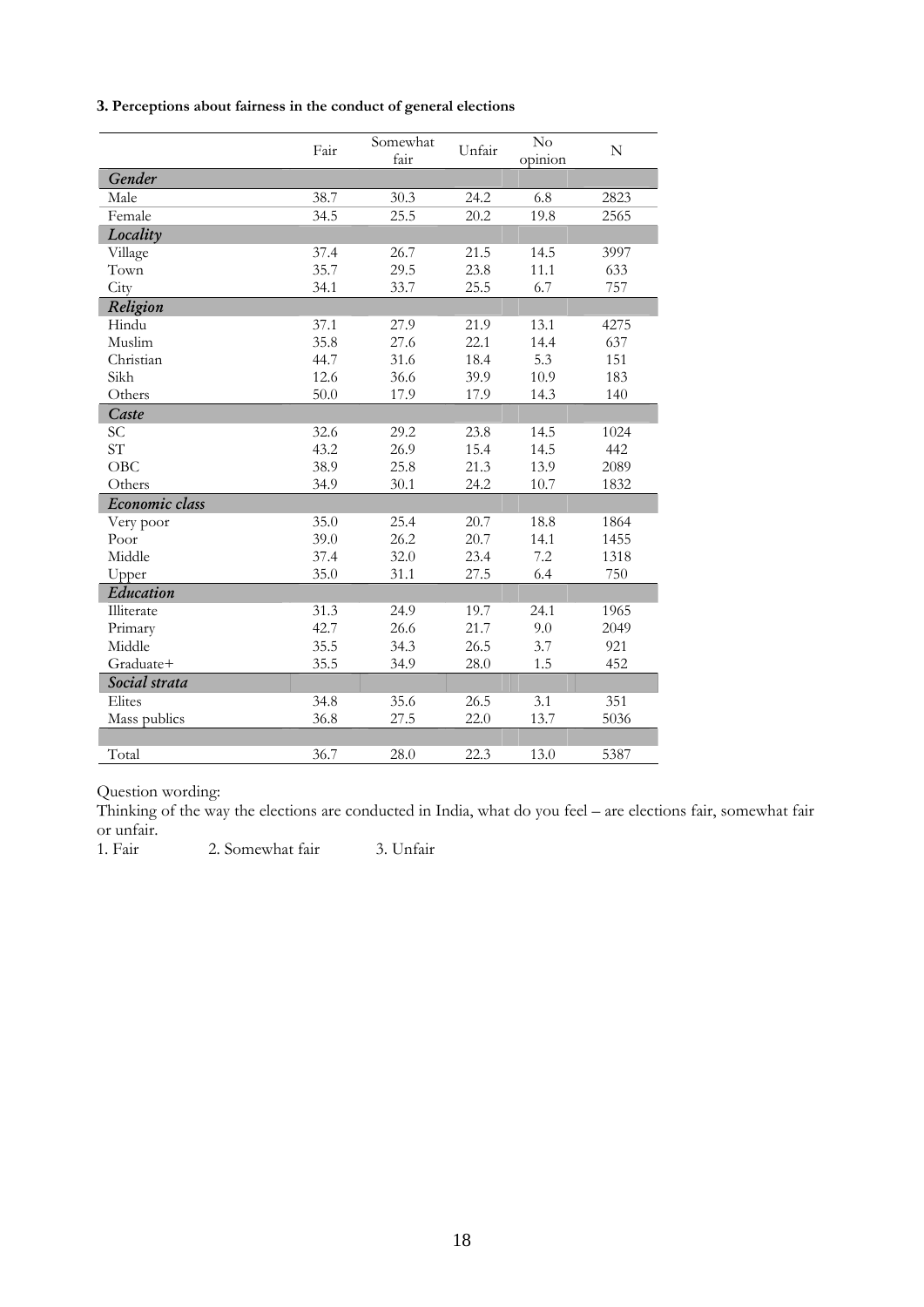### **4. Citizens' evaluations of the household and the country's economic condition**

### *Perceptions about income situation*

|                | Covers the needs<br>well and save | Covers the needs all<br>right | Does not cover the<br>needs: there are<br>difficulties | Does not cover the<br>great difficulties<br>needs: there are | No opinion |
|----------------|-----------------------------------|-------------------------------|--------------------------------------------------------|--------------------------------------------------------------|------------|
| Gender         |                                   |                               |                                                        |                                                              |            |
| Male           | 8.7                               | 28.6                          | 40.1                                                   | 21.2                                                         | 1.3        |
| Female         | $\overline{8.0}$                  | 24.7                          | 38.0                                                   | $\overline{25.6}$                                            | 3.7        |
| Locality       |                                   |                               |                                                        |                                                              |            |
| Village        | 5.2                               | 24.6                          | 41.5                                                   | 26.4                                                         | 2.3        |
| Town           | 10.4                              | 32.6                          | 36.9                                                   | 16.8                                                         | 3.3        |
| City           | 23.4                              | 33.0                          | 28.5                                                   | 12.7                                                         | 2.4        |
| Religion       |                                   |                               |                                                        |                                                              |            |
| Hindu          | 8.2                               | 26.5                          | 39.4                                                   | 23.7                                                         | 2.2        |
| Muslim         | 6.9                               | 28.1                          | 39.9                                                   | 21.5                                                         | 3.5        |
| Christian      | 3.3                               | 29.1                          | 35.1                                                   | 26.5                                                         | 6.0        |
| Sikh           | 24.6                              | 30.6                          | 28.4                                                   | 14.8                                                         | 1.6        |
| Others         | 5.7                               | 18.6                          | 45.7                                                   | 26.4                                                         | 3.6        |
| Caste          |                                   |                               |                                                        |                                                              |            |
| <b>SC</b>      | 4.3                               | 16.7                          | 45.2                                                   | 31.9                                                         | 1.9        |
| <b>ST</b>      | 3.4                               | 16.5                          | 39.4                                                   | 38.0                                                         | 2.7        |
| OBC            | 6.6                               | 25.7                          | 39.8                                                   | 25.4                                                         | 2.5        |
| Others         | 13.9                              | 36.1                          | 34.8                                                   | 12.6                                                         | 2.6        |
| Economic class |                                   |                               |                                                        |                                                              |            |
| Very poor      | 2.8                               | 14.0                          | 41.4                                                   | 38.0                                                         | 3.8        |
| Poor           | 3.3                               | 22.5                          | 45.8                                                   | 26.9                                                         | 1.5        |
| Middle         | 10.8                              | 36.9                          | 40.2                                                   | 10.1                                                         | 2.0        |
| Upper          | 27.8                              | 49.0                          | 18.4                                                   | 2.9                                                          | 1.9        |
| Education      |                                   |                               |                                                        |                                                              |            |
| Illiterate     | 2.7                               | 16.2                          | 40.0                                                   | 37.5                                                         | 3.5        |
| Primary        | 5.8                               | 26.6                          | 44.4                                                   | 21.1                                                         | 2.1        |
| Middle         | 14.0                              | 41.3                          | 34.9                                                   | 8.2                                                          | 1.5        |
| Graduate+      | 33.3                              | 43.0                          | 19.6                                                   | 2.6                                                          | 1.3        |
| Social strata  |                                   |                               |                                                        |                                                              |            |
| Elites         | 30.6                              | 50.9                          | 15.7                                                   | 1.7                                                          | 1.1        |
| Mass publics   | 6.8                               | 25.1                          | 40.7                                                   | 24.8                                                         | 2.5        |
|                |                                   |                               |                                                        |                                                              |            |
| Total          | 8.4                               | 26.8                          | 39.1                                                   | 23.3                                                         | 2.4        |

Question wording:

I will read out few statements about your income. Please tell me, which of the following statement is closest to your situation?

1. Our income covers the needs well, we can save

2. Our income covers the needs all right, without much difficulty

3. Our income does not cover the needs, there are difficulties

4. Our income does not cover our needs, there are great difficulties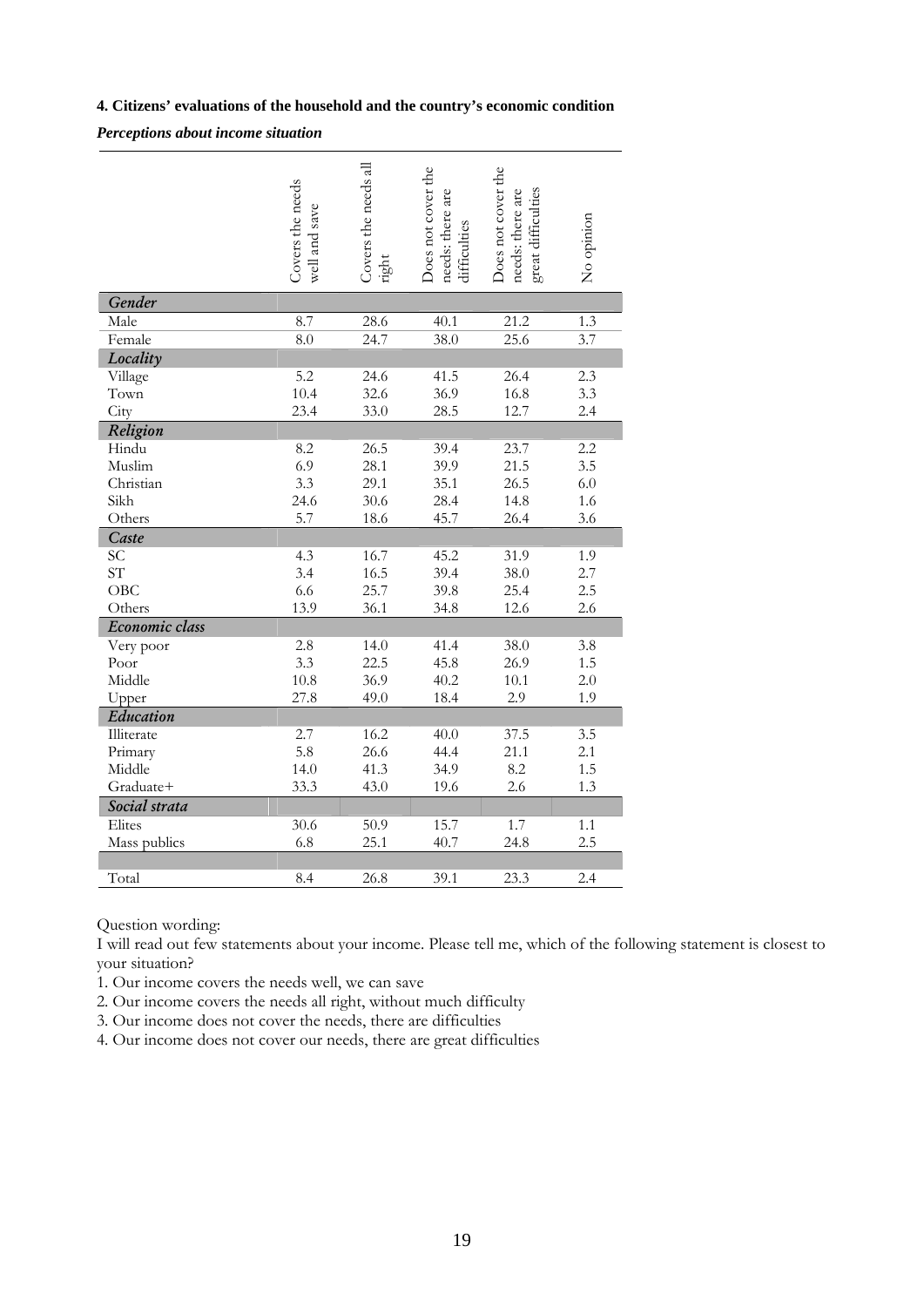### **5. Evaluations on economic condition**

|                        | Very | Poor | Middle | Upper | Total |
|------------------------|------|------|--------|-------|-------|
|                        | poor |      |        |       |       |
| Household              |      |      |        |       |       |
| Very much satisfied    | 4.2  | 5.4  | 10.1   | 22.0  | 8.1   |
| Satisfied              | 31.6 | 39.1 | 53.2   | 53.6  | 41.5  |
| Satisfied              | 35.8 | 44.5 | 63.3   | 75.6  | 49.6  |
| Neither satisfied nor  |      |      |        |       |       |
| dissatisfied           | 21.6 | 24.5 | 22.8   | 13.6  | 21.7  |
| Dissatisfied           | 30.8 | 23.6 | 11.2   | 8.5   | 21.4  |
| Very much dissatisfied | 9.5  | 5.1  | 2.3    | 1.4   | 5.6   |
| <b>Dissatisfied</b>    | 40.3 | 28.7 | 13.5   | 9.9   | 27    |
| No opinion             | 2.3  | 2.4  | 0.4    | 1.0   | 1.7   |
| Country                |      |      |        |       |       |
| Very much satisfied    | 2.8  | 4.8  | 4.8    | 6.1   | 4.2   |
| Satisfied              | 25.1 | 33.7 | 45.6   | 47.6  | 35.1  |
| Satisfied              | 27.9 | 38.5 | 50.4   | 53.7  | 39.3  |
| Neither satisfied nor  | 15.1 | 17.9 | 18.7   | 18.9  | 17.2  |
| dissatisfied           |      |      |        |       |       |
| Dissatisfied           | 16.1 | 12.8 | 14.2   | 14.9  | 14.6  |
| Very much dissatisfied | 4.9  | 4.2  | 3.0    | 2.0   | 3.9   |
| <b>Dissatisfied</b>    | 21.0 | 17.0 | 17.2   | 16.9  | 18.5  |
| No opinion             | 36.0 | 26.7 | 13.7   | 12.3  | 25.0  |

*5A. Satisfaction with the present economic condition of the household and the country* 

*5B. Perceptions on present economic condition when compared to the condition a few years ago* 

|               | Very poor | Poor | Middle | Upper | Total |
|---------------|-----------|------|--------|-------|-------|
| Household     |           |      |        |       |       |
| Much better   | 5.3       | 6.0  | 8.6    | 19.9  | 8.0   |
| Better        | 26.2      | 30.3 | 45.1   | 50.8  | 34.8  |
| <b>Better</b> | 31.5      | 36.3 | 53.7   | 70.7  | 42.8  |
| Same          | 40.2      | 43.8 | 35.1   | 19.5  | 37.5  |
| Worse         | 21.1      | 13.4 | 9.4    | 6.1   | 14.4  |
| Much worse    | 4.8       | 3.1  | 1.1    | 1.7   | 3.1   |
| Worse         | 25.9      | 16.5 | 10.5   | 7.8   | 17.5  |
| No opinion    | 2.4       | 3.4  | 0.7    | 2.0   | 2.2   |
| Country       |           |      |        |       |       |
| Much better   | 6.3       | 4.8  | 8.9    | 12.9  | 7.3   |
| Better        | 30.4      | 38.7 | 48.8   | 51.5  | 39.6  |
| <b>Better</b> | 36.7      | 43.5 | 57.7   | 64.4  | 46.9  |
| Same          | 15.2      | 15.7 | 14.2   | 10.2  | 14.5  |
| Worse         | 8.8       | 8.5  | 10.7   | 9.5   | 9.3   |
| Much worse    | 1.3       | 1.6  | 1.4    | 2.0   | 1.5   |
| Worse         | 10.1      | 10.1 | 12.1   | 11.5  | 10.8  |
| No opinion    | 38.0      | 30.7 | 16.0   | 13.9  | 27.8  |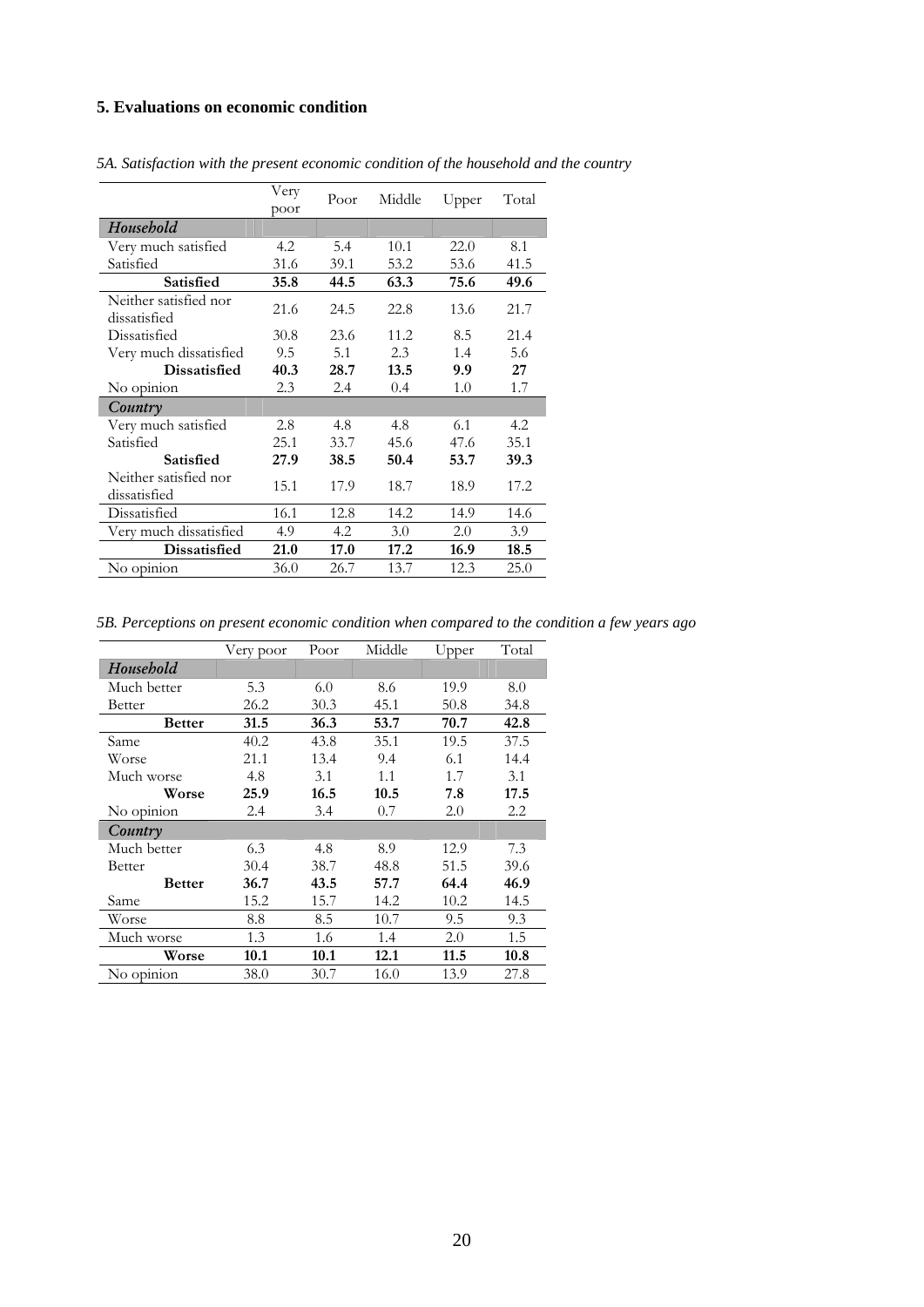| 5C. Exceptions about economic condition in the future |  |  |  |  |  |  |  |
|-------------------------------------------------------|--|--|--|--|--|--|--|
|-------------------------------------------------------|--|--|--|--|--|--|--|

|               | Very poor | Poor | Middle | Upper | Total |
|---------------|-----------|------|--------|-------|-------|
| Household     |           |      |        |       |       |
| Much better   | 6.5       | 9.4  | 15.1   | 24.7  | 11.6  |
| Better        | 41.8      | 50.0 | 50.6   | 49.7  | 47.1  |
| <b>Better</b> | 48.3      | 59.4 | 65.7   | 74.4  | 58.7  |
| Same          | 23.7      | 17.0 | 15.8   | 10.5  | 18.3  |
| Worse         | 7.6       | 5.5  | 4.8    | 7.4   | 6.3   |
| Much worse    | 2.3       | 1.5  | 0.5    | .03   | 1.4   |
| Worse         | 9.9       | 7    | 5.3    | 7.43  | 7.7   |
| No opinion    | 18.1      | 16.6 | 13.1   | 7.4   | 15.2  |
| Country       |           |      |        |       |       |
| Much better   | 10.0      | 7.0  | 11.7   | 15.3  | 10.2  |
| Better        | 31.1      | 40.5 | 47.8   | 46.1  | 39.5  |
| <b>Better</b> | 41.1      | 47.5 | 59.5   | 61.4  | 49.7  |
| Same          | 11.2      | 10.6 | 12.4   | 8.1   | 11.0  |
| Worse         | 3.9       | 5.1  | 5.9    | 10.5  | 5.5   |
| Much worse    | 0.9       | 1.2  | 1.8    | 2.4   | 1.4   |
| Worse         | 4.8       | 6.3  | 7.7    | 12.9  | 6.9   |
| No opinion    | 42.9      | 35.6 | 20.4   | 17.6  | 32.5  |

Question wording:

How satisfied are you with the economic condition of your household today? Are you very satisfied, satisfied, neither satisfied nor dissatisfied, dissatisfied, or very dissatisfied?

1. Very satisfied 2. Satisfied 3. Neither satisfied nor dissatisfied 4. Dissatisfied

5. Very dissatisfied

As compared to a few years ago, how is the economic condition of your household today? Would you say it has become much better, better, remained the same, became worse, or much worse? 1. Much better 2. Better 3. Remain the same 4. Worse 5. Much worse What do you think will be the economic condition of your household in the coming few years? Would you say that it will become much better, better, remain the same, become worse or much worse? 1. Much better 2. Better 3. Remain the same 4. Worse 5. Much worse

How satisfied are you with the economic condition of India today? Are you very satisfied, satisfied, neither satisfied nor dissatisfied, dissatisfied, or very dissatisfied?

| 1. Very satisfied    | 2. Satisfied | 3. Neither satisfied nor dissatisfied 4. Dissatisfied |  |
|----------------------|--------------|-------------------------------------------------------|--|
| 5. Very dissatisfied |              |                                                       |  |

As compared to a few years ago, how is the economic condition of India today? Would you say it has become much better, better, remained the same, became worse, or much worse?

1. Much better 2. Better 3. Remain the same 4. Worse 5. Much worse What do you think will be the economic condition of India in the coming few years? Would you say that it will become much better, better, remain the same, become worse or much worse? 1. Much better 2. Better 3. Remain the same 4. Worse 5. Much worse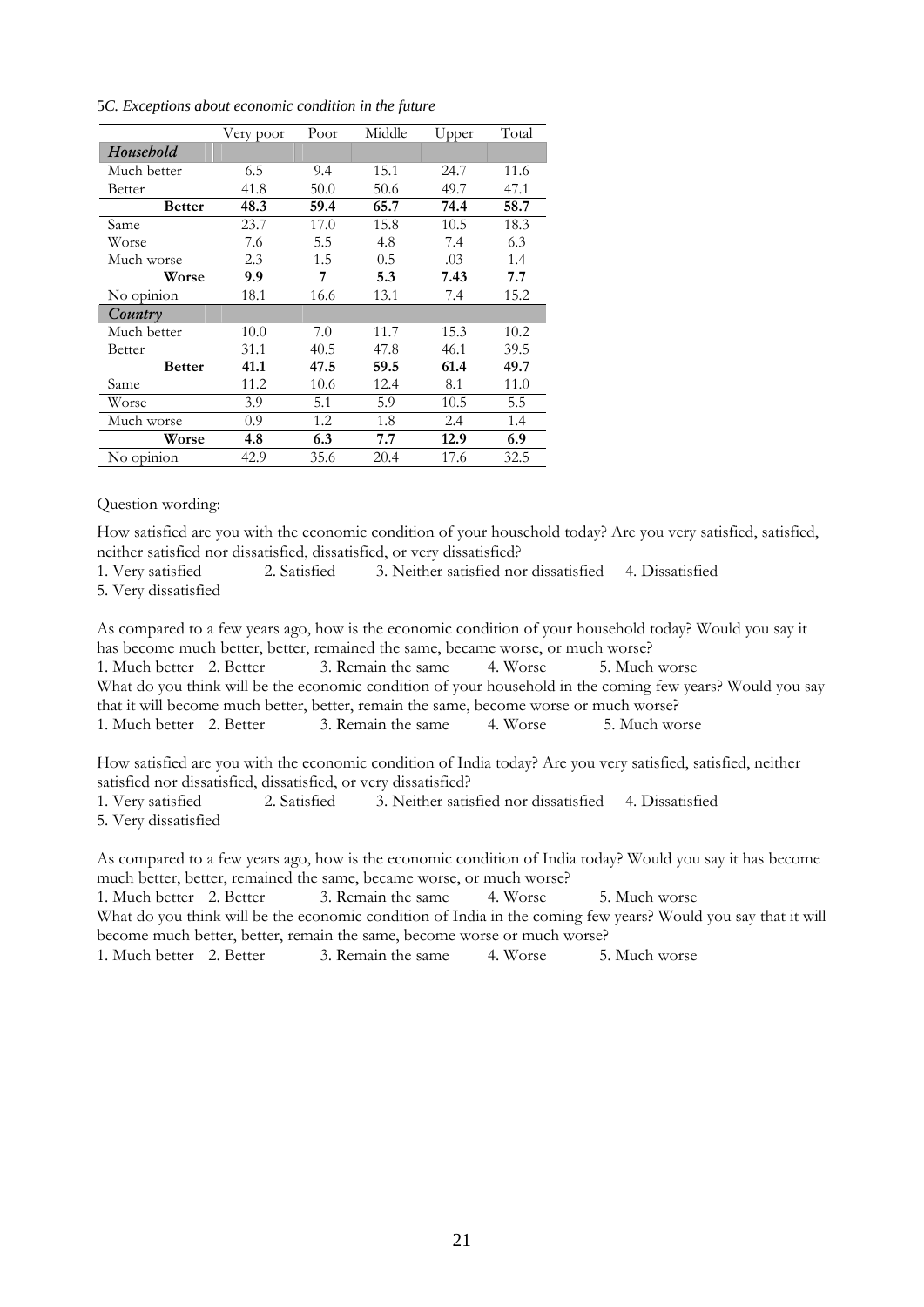### **6. Provision of civic amenities and services**

| Service          | Govern<br>ment | Private<br>companies | Both  | No<br>opinion |
|------------------|----------------|----------------------|-------|---------------|
| Electricity      | 78.3           | 7.8                  | 6.5   | 7.4           |
| Hospitals        | 76.8           | 6.8                  | 9.7   | 6.8           |
| Schools          | 76.1           | 5.3                  | 12.1  | 6.5           |
| Drinking Water   | 81.2           | 4.9                  | 6.4   | 7.5           |
| Public transport | 67.0           | 8.7                  | 17.2. | 71            |

### Question wording:

I will read out names of few services. Tell me whether these services should be run mainly by the government or they should be run mainly by private companies?

- a. Electricity
- b. Hospitals
- c. Schools
- d. Drinking water
- e. Transport

### **7. Perceptions on policy issues**

|                                                             | Very poor | Poor | Middle | Upper | Total |
|-------------------------------------------------------------|-----------|------|--------|-------|-------|
| The number of government employees should be reduced        |           |      |        |       |       |
| Agree                                                       | 18.1      | 21.3 | 24.2   | 29.7  | 21.9  |
| Disagree                                                    | 43.0      | 48.5 | 61.6   | 58.4  | 50.8  |
| No opinion                                                  | 38.9      | 30.1 | 14.2   | 11.8  | 27.3  |
| Government companies should be privatized                   |           |      |        |       |       |
| Agree                                                       | 6.8       | 11.9 | 11.6   | 15.9  | 10.5  |
| Disagree                                                    | 44.0      | 49.9 | 70.8   | 66.6  | 54.7  |
| No opinion                                                  | 49.3      | 38.2 | 17.6   | 17.6  | 34.8  |
| There should be a ceiling on income and wealth              |           |      |        |       |       |
| Agree                                                       | 44.3      | 43.5 | 51.4   | 41.6  | 45.4  |
| Disagree                                                    | 20.8      | 26.4 | 32.0   | 40.5  | 27.4  |
| No opinion                                                  | 35.0      | 30.1 | 16.5   | 17.9  | 27.2  |
| Foreign companies should be freely allowed into the country |           |      |        |       |       |
| Agree                                                       | 17.0      | 19.5 | 31.4   | 39.2  | 23.8  |
| Disagree                                                    | 34.4      | 41.6 | 47.4   | 42.2  | 40.4  |
| No opinion                                                  | 48.6      | 38.9 | 21.1   | 18.6  | 35.8  |
|                                                             |           |      |        |       |       |

Illiterate Primary Middle Graduate Total

| Graduate | $\mathrm{T_{O1}}$ |
|----------|-------------------|
|          |                   |

| The number of government employees should be reduced        |      |      |      |      |      |  |
|-------------------------------------------------------------|------|------|------|------|------|--|
| Agree                                                       | 17.1 | 23.0 | 24.5 | 33.2 | 21.9 |  |
| Disagree                                                    | 34.7 | 56.1 | 69.8 | 61.7 | 50.9 |  |
| No opinion                                                  | 48.2 | 20.9 | 5.7  | 5.2  | 27.3 |  |
| Government companies should be privatized                   |      |      |      |      |      |  |
| Agree                                                       | 6.1  | 10.9 | 12.6 | 23.8 | 10.5 |  |
| Disagree                                                    | 35.1 | 60.6 | 77.7 | 69.4 | 54.7 |  |
| No opinion                                                  | 58.8 | 28.5 | 9.7  | 6.7  | 34.9 |  |
| There should be a ceiling on income and wealth              |      |      |      |      |      |  |
| Agree                                                       | 37.7 | 50.7 | 50.0 | 47.2 | 45.4 |  |
| Disagree                                                    | 16.5 | 28.3 | 41.1 | 44.6 | 27.4 |  |
| No opinion                                                  | 45.8 | 21.0 | 8.9  | 8.3  | 27.2 |  |
| Foreign companies should be freely allowed into the country |      |      |      |      |      |  |
| Agree                                                       | 12.1 | 24.4 | 34.3 | 53.1 | 23.8 |  |
| Disagree                                                    | 27.8 | 45.7 | 56.5 | 40.1 | 40.4 |  |
| No opinion                                                  | 60.1 | 29.8 | 9.1  | 6.8  | 35.8 |  |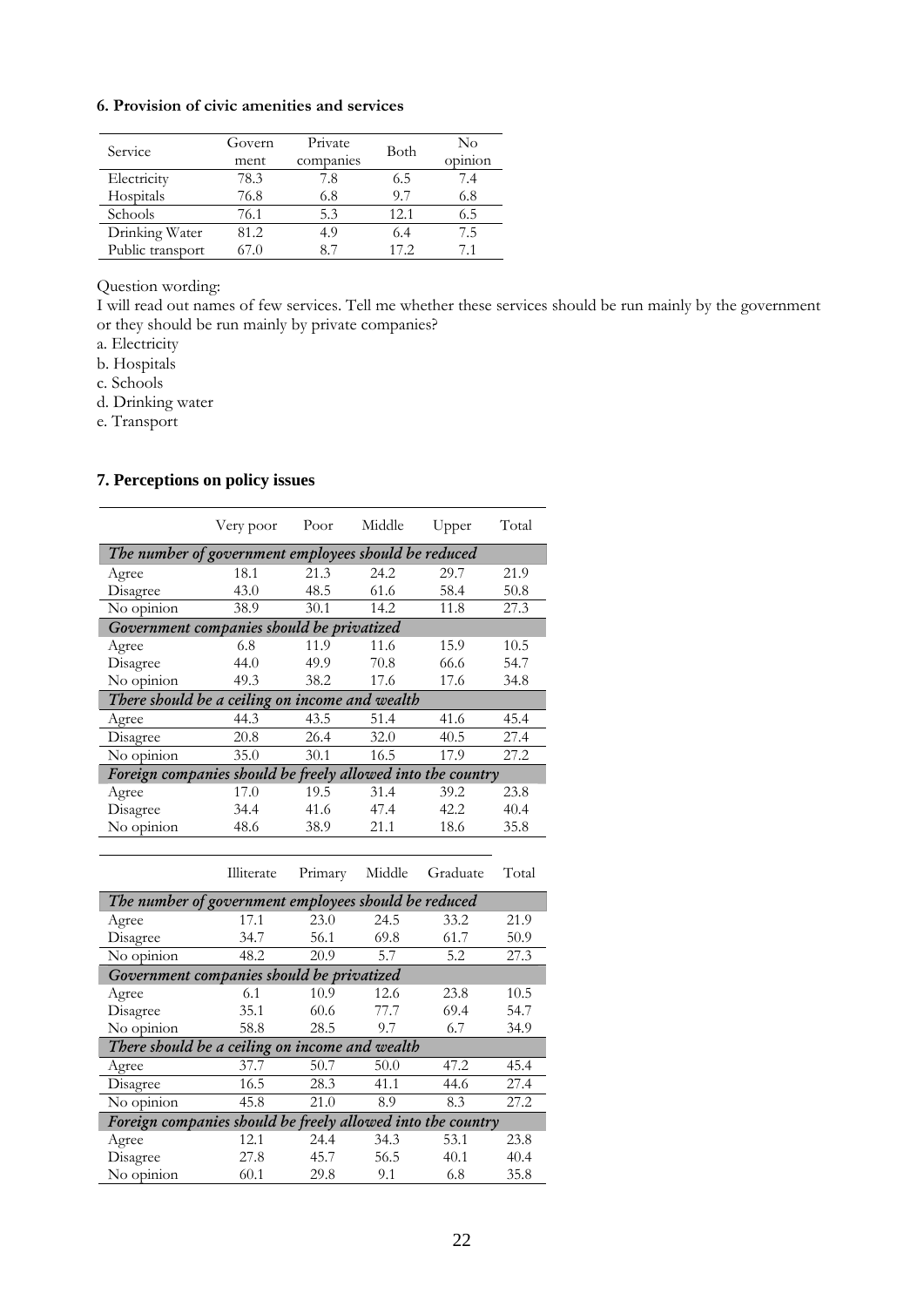|                                                             | Village | Town | City | Total |  |  |  |
|-------------------------------------------------------------|---------|------|------|-------|--|--|--|
| The number of government employees should be reduced        |         |      |      |       |  |  |  |
| Agree                                                       | 19.2    | 36.3 | 23.2 | 21.9  |  |  |  |
| Disagree                                                    | 49.7    | 44.7 | 63.1 | 50.8  |  |  |  |
| No opinion                                                  | 31.1    | 19.0 | 13.7 | 27.3  |  |  |  |
| Government companies should be privatized                   |         |      |      |       |  |  |  |
| Agree                                                       | 8.6     | 16.0 | 16.0 | 10.5  |  |  |  |
| Disagree                                                    | 51.5    | 57.0 | 70.3 | 54.7  |  |  |  |
| No opinion                                                  | 39.9    | 27.0 | 13.7 | 34.9  |  |  |  |
| There should be a ceiling on income and wealth              |         |      |      |       |  |  |  |
| Agree                                                       | 44.8    | 51.3 | 43.5 | 45.4  |  |  |  |
| Disagree                                                    | 25.8    | 25.3 | 38.7 | 27.4  |  |  |  |
| No opinion                                                  | 29.4    | 23.3 | 17.9 | 27.2  |  |  |  |
| Foreign companies should be freely allowed into the country |         |      |      |       |  |  |  |
| Agree                                                       | 20.6    | 31.9 | 34.1 | 23.8  |  |  |  |
| Disagree                                                    | 38.7    | 41.5 | 49.0 | 40.4  |  |  |  |
| No opinion                                                  | 40.6    | 26.6 | 16.9 | 35.8  |  |  |  |

Question wording:

Now I will read out two statements on various issues. Tell me whether you agree with statement one (1) or statement two (2)?

| (1) The number of government employees should be reduced |                                                                  |                                                                                                                                                              |               |  |  |  |  |  |
|----------------------------------------------------------|------------------------------------------------------------------|--------------------------------------------------------------------------------------------------------------------------------------------------------------|---------------|--|--|--|--|--|
|                                                          | (2) The number of government employees should not be reduced     |                                                                                                                                                              |               |  |  |  |  |  |
|                                                          |                                                                  | 1. Agree with (1) 2. Agree with (2) 0. Could not understand                                                                                                  | 8. No opinion |  |  |  |  |  |
|                                                          | (1) Government companies should be sold to private companies     |                                                                                                                                                              |               |  |  |  |  |  |
|                                                          | (2) Government companies should not be sold to private companies |                                                                                                                                                              |               |  |  |  |  |  |
|                                                          |                                                                  | 1. Agree with (1) 2. Agree with (2) 0. Could not understand                                                                                                  | 8. No opinion |  |  |  |  |  |
|                                                          | (1) Government should impose a ceiling on income and wealth      |                                                                                                                                                              |               |  |  |  |  |  |
|                                                          | (2) Government should not impose a ceiling on income and wealth  |                                                                                                                                                              |               |  |  |  |  |  |
|                                                          |                                                                  | 1. Agree with (1) 2. Agree with (2) 0. Could not understand                                                                                                  | 8. No opinion |  |  |  |  |  |
|                                                          |                                                                  | (1) The government should allow foreign companies to come into our country<br>(2) The government should not allow foreign companies to come into our country |               |  |  |  |  |  |

1. Agree with (1) 2. Agree with (2)  $\overline{0}$ . Could not understand 8. No opinion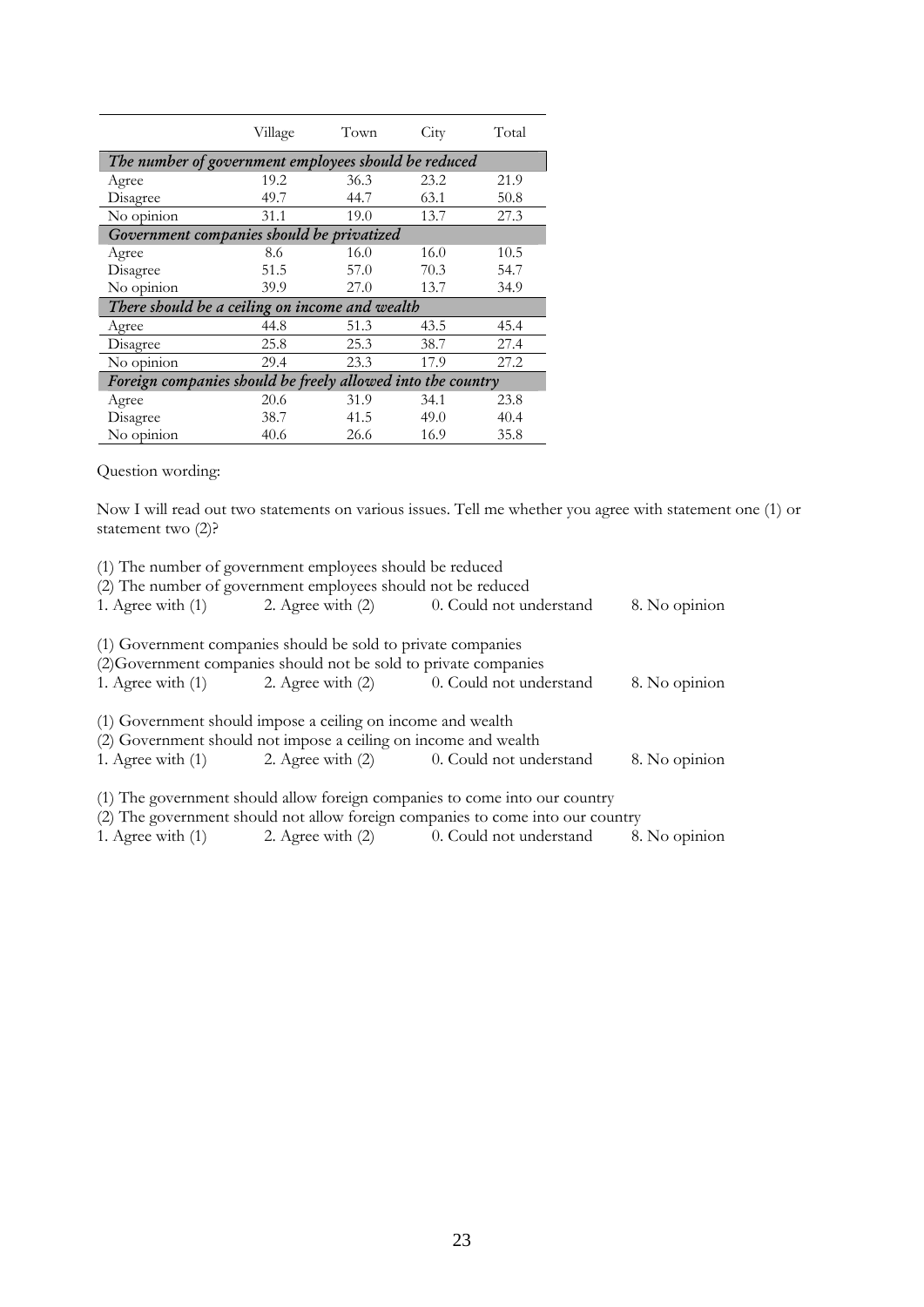### **8. Perceptions about safety/security**

|                | Safe | A little | Unsafe           | $\overline{\text{No}}$ | ${\bf N}$ |
|----------------|------|----------|------------------|------------------------|-----------|
| Gender         |      | unsafe   |                  | opinion                |           |
|                |      |          |                  |                        |           |
| Male           | 76.1 | 17.2     | 5.7              | 1.0                    | 1548      |
| Female         | 75.5 | 16.2     | $\overline{3.8}$ | 4.5                    | 1436      |
| Locality       |      |          |                  |                        |           |
| Village        | 76.8 | 15.6     | 4.7              | 2.9                    | 2210      |
| Town           | 74.7 | 18.7     | 4.5              | 2.1                    | 332       |
| City           | 71.4 | 20.9     | 5.4              | 2.3                    | 444       |
| Religion       |      |          |                  |                        |           |
| Hindu          | 76.1 | 16.2     | 4.8              | 2.9                    | 2335      |
| Muslim         | 75.8 | 18.8     | 3.9              | 1.4                    | 356       |
| Christian      | 72.2 | 16.7     | 10.0             | 1.1                    | 90        |
| Sikh           | 70.5 | 23.5     | 5.3              | 0.8                    | 132       |
| Others         | 75.5 | 9.5      | 4.1              | 10.8                   | 74        |
| Caste          |      |          |                  |                        |           |
| <b>SC</b>      | 75.5 | 16.0     | 4.7              | 3.8                    | 550       |
| <b>ST</b>      | 75.0 | 17.4     | 3.6              | 3.9                    | 304       |
| OBC            | 74.2 | 17.4     | 5.8              | 2.7                    | 1111      |
| Others         | 78.0 | 16.3     | 3.9              | 1.8                    | 1020      |
| Economic class |      |          |                  |                        |           |
| Very poor      | 75.6 | 16.1     | 4.7              | 3.5                    | 993       |
| Poor           | 76.1 | 15.1     | 5.7              | 3.1                    | 786       |
| Middle         | 77.5 | 17.2     | 3.8              | 1.5                    | 754       |
| Upper          | 72.8 | 19.9     | 4.9              | 2.4                    | 453       |
| Education      |      |          |                  |                        |           |
| Illiterate     | 74.7 | 15.7     | 4.2              | 5.3                    | 1069      |
| Primary        | 76.7 | 16.9     | 4.7              | 1.7                    | 1141      |
| Middle         | 76.8 | 17.8     | 4.6              | 0.8                    | 517       |
| Graduate+      | 73.7 | 18.1     | 7.7              | 0.4                    | 259       |
| Social strata  |      |          |                  |                        |           |
| Elites         | 75.7 | 18.9     | 4.4              | 1.0                    | 206       |
| Mass publics   | 75.8 | 16.5     | 4.8              | 2.8                    | 2780      |
| Region         |      |          |                  |                        |           |
| North          | 74.3 | 15.4     | 6.4              | 3.9                    | 1175      |
| West           | 86.2 | 9.3      | 3.7              | 0.8                    | 356       |
| South          | 80.6 | 16.8     | $\overline{1.1}$ | $\overline{1.6}$       | 638       |
| East           | 69.2 | 24.9     | 3.8              | 2.1                    | 289       |
| Northeast      | 67.2 | 23.2     | 6.4              | 3.2                    | 875       |
|                |      |          |                  |                        |           |
| Total          | 75.8 | 16.7     | 4.8              | 2.7                    | 2986      |

Question wording:

Generally speaking, how safe is living in this city/town/village – safe, a little unsafe, or unsafe? 1. Safe 2. A little unsafe 3.Unsafe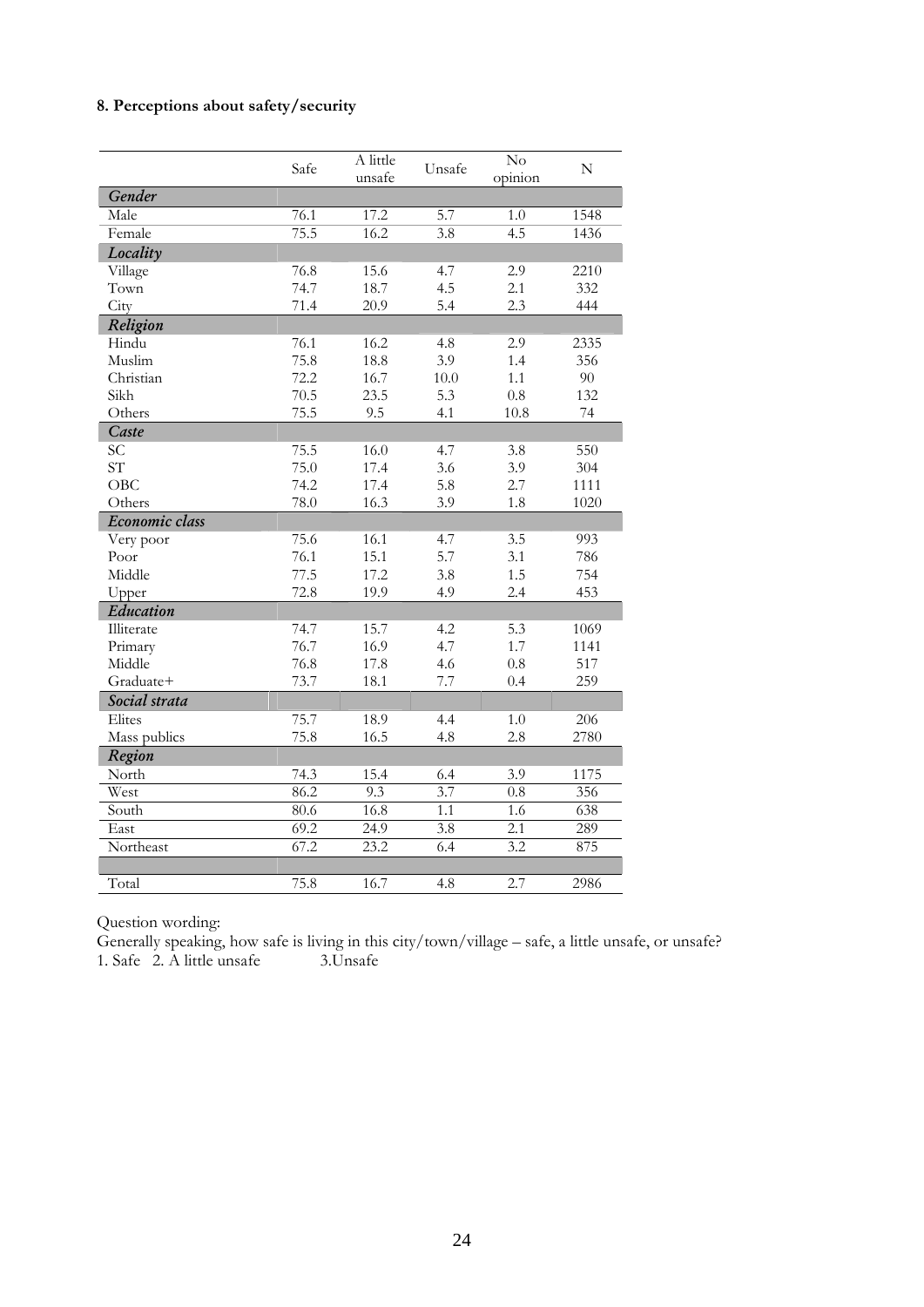### 9**. Sources of insecurity**

| Source of insecurity   | Insecure | Somewhat<br>insecure | A little<br>insecure | Not at all<br>insecure | No opinion |
|------------------------|----------|----------------------|----------------------|------------------------|------------|
| Theft and robbery      | 31.0     | 22.7                 | 13.2                 | 30.5                   |            |
| Attack and harassment  | 23.6     | 22.3                 | 14.9                 | 35.6                   | 3.5        |
| Riots and mob violence | 20.2     | 16.7                 | 14.2                 | 40.9                   | 7 G        |

Question wording:

I will read out some things that people feel insecure about these days. Tell me, how insecure do you personally feel about the following – insecure, somewhat insecure, a little insecure or not at all insecure?

**a.** Theft/robbery

**b.** Physical attack/ harassment

**c.** Riots/Mob violence

### **10. Perceptions about improvement or otherwise in safety/security environment compared to the earlier situation**

|                | More | Less | Same as           | $\overline{N}$ o |           |
|----------------|------|------|-------------------|------------------|-----------|
|                | Safe | safe | before            | opinion          | ${\bf N}$ |
| Gender         |      |      |                   |                  |           |
| Male           | 46.3 | 18.6 | 33.7              | 1.4              | 1548      |
| Female         | 44.5 | 15.9 | 33.4              | $\overline{6.1}$ | 1436      |
| Locality       |      |      |                   |                  |           |
| Village        | 45.0 | 15.6 | 35.1              | 4.3              | 2210      |
| Town           | 49.4 | 19.6 | 28.3              | 2.7              | 332       |
| City           | 44.7 | 24.2 | 29.6              | 1.6              | 444       |
| Religion       |      |      |                   |                  |           |
| Hindu          | 44.1 | 16.8 | 35.2              | 3.9              | 2335      |
| Muslim         | 49.4 | 18.3 | 29.5              | 2.8              | 356       |
| Christian      | 51.7 | 25.8 | 20.2              | 2.2              | 90        |
| Sikh           | 54.1 | 21.1 | 23.3              | 1.5              | 132       |
| Others         | 43.8 | 12.3 | 35.6              | 8.2              | 74        |
| Caste          |      |      |                   |                  |           |
| <b>SC</b>      | 42.4 | 17.1 | 35.5              | 5.1              | 550       |
| ST             | 41.6 | 16.2 | 37.6              | 4.6              | 304       |
| OBC            | 46.7 | 17.4 | 32.0              | 3.9              | 1111      |
| Others         | 46.9 | 17.7 | 33.0              | 2.5              | 1020      |
| Economic class |      |      |                   |                  |           |
| Very poor      | 47.3 | 16.5 | 30.4              | 5.8              | 993       |
| Poor           | 42.5 | 17.9 | 35.5              | 4.1              | 786       |
| Middle         | 45.8 | 15.3 | 37.2              | 1.7              | 754       |
| Upper          | 45.9 | 21.4 | 30.9              | 1.8              | 453       |
| Education      |      |      |                   |                  |           |
| Illiterate     | 43.8 | 14.3 | 34.8              | 7.1              | 1069      |
| Primary        | 45.0 | 18.5 | 34.2              | 2.3              | 1141      |
| Middle         | 47.0 | 17.8 | 33.7              | 1.5              | 517       |
| Graduate+      | 51.0 | 23.6 | 25.5              | 0.0              | 259       |
| Social strata  |      |      |                   |                  |           |
| Elites         | 47.3 | 18.5 | 33.7              | 0.5              | 206       |
| Mass publics   | 45.3 | 17.2 | 33.5              | 3.9              | 2780      |
| Region         |      |      |                   |                  |           |
| North          | 39.3 | 19.0 | 36.0              | 5.7              | 1175      |
| West           | 47.5 | 14.6 | 37.1              | $\overline{0.8}$ | 356       |
| South          | 62.2 | 14.3 | $\overline{21.9}$ | 1.6              | 638       |
| East           | 42.6 | 13.8 | 39.8              | 3.8              | 289       |
| Northeast      | 39.4 | 21.7 | 36.0              | 3.0              | 875       |
|                |      |      |                   |                  |           |
| Total          | 75.8 | 16.7 | 4.8               | 2.7              | 2986      |